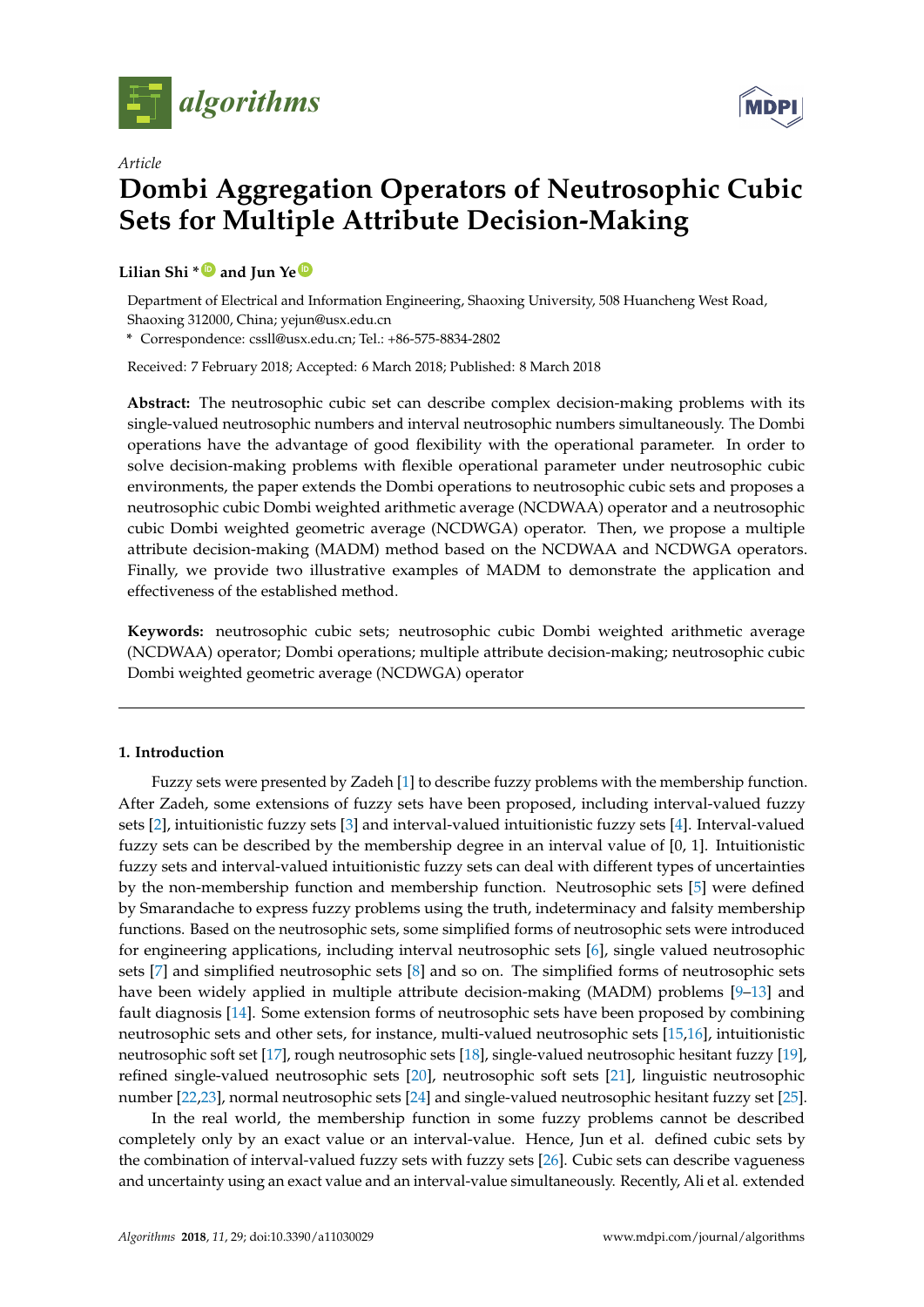cubic sets to the neutrosophic sets and introduced the definition of neutrosophic cubic sets (NCSs), containing external NCSs and internal NCSs [\[27\]](#page-13-16). Jun et al. discussed the P-union and P-intersection of NCSs [\[28\]](#page-13-17). Furthermore, several related studies have been conducted to solve decision-making problems based on NCSs. Zhan et al. presented the concepts of weighted geometric operator ( $G_W$ ) and the weighted average operator  $(A_W)$  on NCSs to solve multi-criteria decision-making problem [\[29\]](#page-13-18). Banerjee et al. introduced the grey relational analysis method of NCSs for MADM [\[30\]](#page-13-19). Some similarity measures of NCSs were introduced for decision-making problems under neutrosophic cubic set environment [\[31,](#page-13-20)[32\]](#page-13-21). Pramanik et al. proposed the NC-TODIM method for solving a multiple attribute group decision-making problem [\[33\]](#page-13-22).

Aggregation operators play an important role in decision making. Hence, many researchers have presented various aggregation operators and their extensions [\[34](#page-13-23)[–50\]](#page-14-0), such as Harmonic aggregation operators [\[34](#page-13-23)[,35\]](#page-14-1), weighted Bonferroni mean operators [\[36–](#page-14-2)[39\]](#page-14-3), Einstein prioritized weighted operators [\[40\]](#page-14-4), generalized weighted aggregation operators [\[41\]](#page-14-5), Choquet integral operators [\[42\]](#page-14-6) and so on. Dombi first developed the Dombi T-norm and T-conorm operations [\[51\]](#page-14-7). Recently, Liu et al. presented Dombi Bonferroni mean operators of intuitionistic fuzzy sets and applied them in MADM problems [\[52\]](#page-14-8). Chen and Ye also extended the Dombi operations to single valued neutrosophic sets and proposed some single-valued neutrosophic Dombi weighted aggregation operators and applied them in MADM problems [\[53\]](#page-14-9). From the above review, the Dombi operations have the advantage of good flexibility with the operational parameter [\[53\]](#page-14-9) and NCSs contain much more incomplete, inconsistent and indeterminate information to express actual decision-making problems [\[31\]](#page-13-20). Hence, the paper extends the Dombi operations to NCSs and proposes a neutrosophic cubic Dombi weighted arithmetic average (NCDWAA) operator and a neutrosophic cubic Dombi weighted geometric average (NCDWGA) operator. In order to solve MADM problems with neutrosophic cubic information, a MADM method based on the NCDWAA and NCDWGA operators is proposed in this paper.

The remainder of the paper is arranged as follows. Section [2](#page-1-0) briefly introduces some concepts of NCSs to be used for the following study. Some Dombi operations of NCSs are introduced in Section [3.](#page-3-0) Section [4](#page-4-0) presents the NCDWAA and NCDWGA operators and discusses their properties. In Section [5,](#page-8-0) we establish a MADM method based on the NCDWAA and NCDWGA operators. Section [6](#page-9-0) presents two illustrative examples to demonstrate the effectiveness and feasibility of the proposed method. Conclusions and future research are given in Section [7.](#page-12-7)

### <span id="page-1-0"></span>**2. Preliminaries**

In this section, we firstly present some concepts of interval neutrosophic sets, single-valued neutrosophic sets, cubic sets and NCSs and then introduce some ranking methods of NCSs based on their score, accuracy and certainty functions.

**Definition 1** ([\[6\]](#page-12-5)). *Let Z be a non-empty set. An interval neutrosophic sets G in Z is defined as follows:*

$$
G = \{v, \langle T(v), I(v), F(v) \rangle \mid v \in Z\},\tag{1}
$$

*where the intervals*  $T(v) = [T^-(v), T^+(v)] \subseteq [0, 1]$ ,  $I(v) = [I^-(v), I^+(v)] \subseteq [0, 1]$ , and  $F(v) = [F^-(v), F^+(v)] \subseteq [0, 1]$  *for*  $v \in Z$  represent respectively the degrees of the truth-membership, *indeterminacy-membership and falsity-membership*.

**Definition 2** ([\[7\]](#page-12-6)). *Let Z be a universe of discourse. A single-valued neutrosophic sets H in Z is described as follows:*

$$
H = \{v, < t(v), \, i(v), f(v) > \mid v \in Z\},\tag{2}
$$

*where the functions t*(*v*), *i*(*v*),  $f(v) \in [0, 1]$  *with the condition*  $0 \le t(v) + i(v) + f(v) \le 3$  *for*  $v \in Z$ , *represent respectively the degrees of the truth-membership, the indeterminacy-membership and falsity-membership*.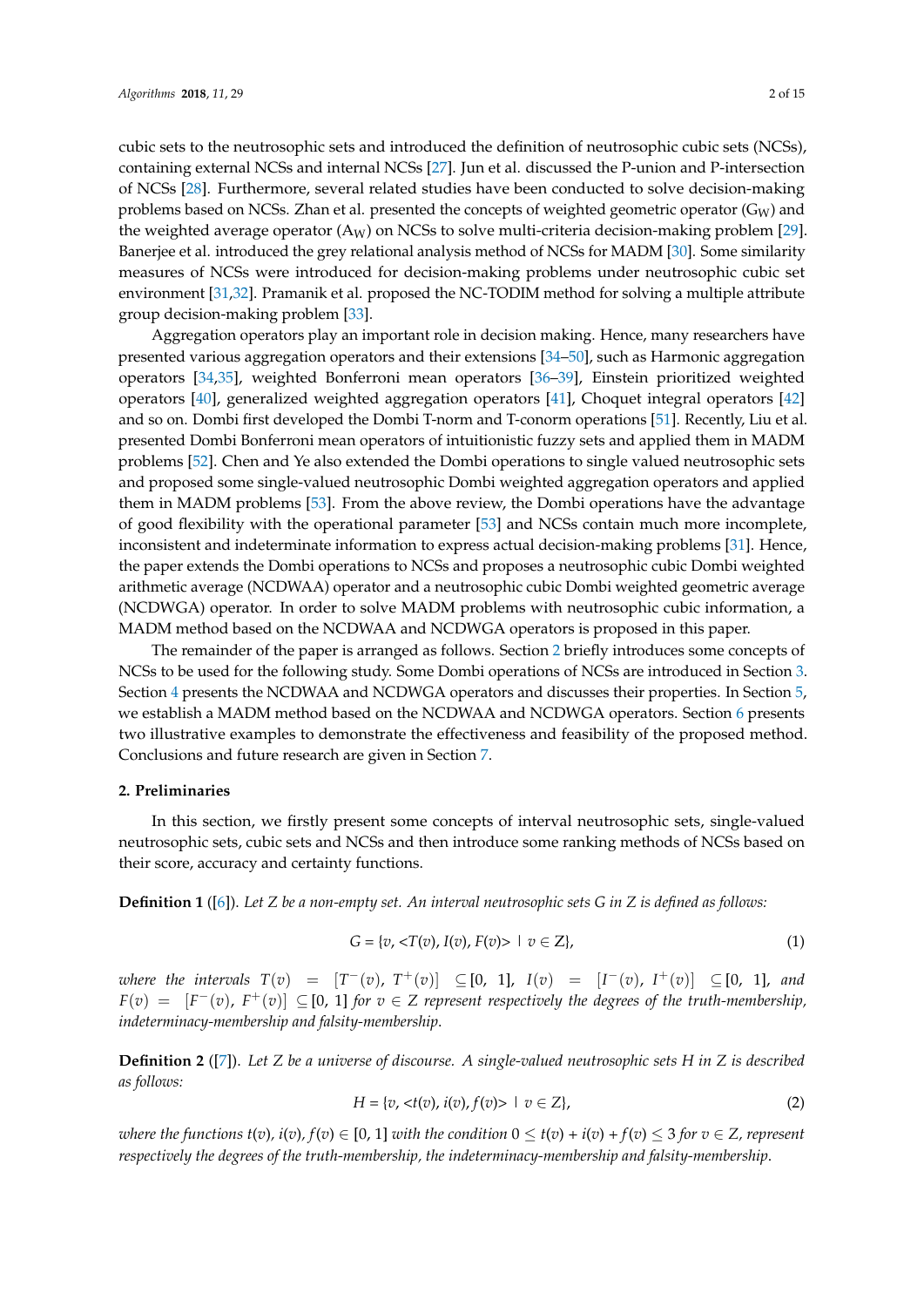**Definition 3** ([\[26\]](#page-13-15)). Let Z be a non-empty set, then a cubic set C in Z is constructed as the following form:

$$
C = \{v, A(v), \check{a}(v) \mid v \in Z\},\tag{3}
$$

for  $v \in Z$ . It can be noted by C = {A, ă}. Then, C = {A, ă} in Z is called an internal cubic set if  $A^-(v) \le a(v) \le b$  $A^+(v)$  for  $v \in Z$  and  $C = \{A, \breve{a}\}\$ in  $Z$  is called an external cubic set if  $a(v) \notin [A^-(v), A^+(v)]$  for  $v \in Z$ .

Ali et al. [\[27\]](#page-13-16) and Jun et al. [\[28\]](#page-13-17) extended cubic sets to the neutrosophic sets and proposed the concept of a NCS as follows.

> **Definition 4** ([\[27,](#page-13-16)[28\]](#page-13-17)). *Let Z be a universe of discourse, then a neutrosophic cubic set X in Z is denoted as the following form: following form: following form: X* = {*v*, <*T*(*v*), *I*(*v*), *F*(*v*)>, <*t*(*v*), *i*(*v*), *f*(*v*)> | *v* Z}, (4)

$$
X = \{v, \langle T(v), I(v), F(v) \rangle, \langle t(v), i(v), f(v) \rangle \mid v \in Z\},\tag{4}
$$

where  $\langle T(v), I(v), F(v)\rangle$  is an interval neutrosophic set [6] in Z and the intervals  $T(v) = [T^-(v), T^+(v)] \subseteq$ <br>[0, 11,  $I(v) = [I^-(v), I^+(v)] \subseteq$  [0, 11, and  $F(v) = [F^-(v), F^+(v)] \subseteq$  [0, 11, for  $v \in Z$  represent the truth [0, 1],  $I(v) = [I^-(v), I^+(v)] \subseteq [0, 1]$ , and  $F(v) = [F^-(v), F^+(v)] \subseteq [0, 1]$  for  $v \in Z$  represent the truth, indeterminacy and falsity membership degrees, respectively; then <t(v), i(v), f(v)> is a single valued neutrosophic set [\[5](#page-12-4)[,7\]](#page-12-6) in Z and t(v),  $i(v)$ ,  $f(v) \in [0, 1]$  for  $v \in Z$  represent the membership degrees of truth, indeterminacy and *falsity, respectively*. *degrees of truth, indeterminacy and falsity, respectively. degrees of truth, indeterminacy and falsity, respectively.*  $\frac{1}{2}$  $\equiv$ *degrees of truth, indeterminacy and falsity, respectively.*

Then, a neutrosophic cubic sets  $X = \{v, \langle T(v), I(v), F(v) \rangle, \langle t(v), i(v), f(v) \rangle \mid v \in Z\}$  is called an internal NCS if  $T^-(v) \le t(v) \le T^+(v)$ ,  $I^-(v) \le i(v) \le I^+(v)$ , and  $F^-(v) \le f(v) \le F^+(v)$ , for  $v \in$ Z; and a NCS X is called an external NCS if  $t(v) \notin (T^-(v), T^+(v)), i(v) \notin (I^-(v), I^+(v))$  and  $f(v) \notin$  $(F^-(v), F^+(v))$  for  $v \in Z$  [\[27\]](#page-13-16).

For convenient expression, a basic element  $(v, \langle T(v), I(v), F(v) \rangle, \langle t(v), i(v), f(v) \rangle)$  in a NCS X For convenient expression, a basic element  $(v, \langle T(v), I(v), F(v) \rangle, \langle t(v), i(v), f(v) \rangle)$  in a NCS X<br>is denoted by  $x = (\langle [T^-, T^+], [I^-, I^+], [F^-, F^+] \rangle, \langle t, i, f \rangle)$ , which is called a neutrosophic<br>cybia number (NCN) [21] where  $[T^-, T^+]$ ,  $[I^-, I$ condition  $0 \le T^+ + I^+ + F^+ \le 3$  and  $0 \le t + i + f \le 3$ . cubic number (NCN) [31], where  $[T^-, T^+]$ ,  $[I^-, I^+]$ ,  $[F^-, F^+] \subseteq [0, 1]$  and  $t, i, f \in [0, 1]$  satisfy the condition  $0 \leq T^+ + I^+ + F^+ \leq 3$  and  $0 \leq t + i + f \leq 3$  $\frac{d}{dx}$ 

For any neutrosophic cubic number, we provide the following score, accuracy and certainty functions.

number. Then, its score, accuracy and certainty functions are defined as follows: **Definition 5** ([\[54\]](#page-14-10)). Let  $x = \left( \langle T^{-}, T^{+} \rangle, [I^{-}, I^{+}], [F^{-}, F^{+}] \rangle, \langle t, i, f \rangle \right)$  be a neutrosophic cubic  $\psi$  =  $\psi$  +  $\psi$  +  $\psi$  +  $\psi$  +  $\psi$  +  $\psi$  +  $\psi$  +  $\psi$  +  $\psi$  +  $\psi$  +  $\psi$  +  $\psi$  +  $\psi$  +  $\psi$  +  $\psi$  +  $\psi$  +  $\psi$  +  $\psi$  +  $\psi$  +  $\psi$  +  $\psi$  +  $\psi$  +  $\psi$  +  $\psi$  +  $\psi$  +  $\psi$  +  $\psi$  +  $\psi$  +  $\psi$  +  $\psi$  +  $\psi$  $\int$  and as follows:

$$
S(x) = [(4 + T^{-} + T^{+} - I^{-} - I^{+} - F^{-} - F^{+}) + (2 + t - i - f)]/9
$$
\n(5)

$$
S(x) = [(4+T + T^2 - T^2 - T^2 - F^2 + (2+t-1-T)]/9
$$
\n
$$
A(x) = [(T^2 + T^2 - F^2 - F^2) + (t-f)]/3
$$
\n(6)

$$
C(x) = (T^- + T^+ + t)/3
$$
 (7)

where,  $S(x)$ ,  $A(x)$  and  $C(x)$  represent the score, accuracy and certainty functions of the NCNs, respectively.

The score function  $S(x)$  is a useful index in ranking NCNs. For a NCN, the bigger the indeterminacy and falsity are, the greater the NCN is. As to the accuracy function  $A(x)$ , the larger the difference between truth-membership and falsity-membership is, the more effective the statement is. For the certainty function  $C(x)$ , if the truth membership is bigger, then the NCN is more certainty. Hence, the score, accuracy and certainty functions are defined as shown above. truth-membership is, the greater the NCN is. At the same time, the smaller the memberships of

According to the three functions  $S(x)$ ,  $A(x)$  and  $C(x)$ , the comparison and ranking of two NCNs are defined as following definition.  $\frac{1}{\pi}$  more certainty. Hence, accuracy and certainty functions are defined as shown above.

**Definition 6** ([\[54\]](#page-14-10)). *Let*  $x_1 = \left( \langle T_1, T_1^+ \rangle, [I_1^-, I_1^+] \rangle, [F_1^-, F_1^+] \right)$  $\left[T_1^+,(T_1^+), [I_1^-,(T_1^+)]\right]$  $\begin{bmatrix} 1 \\ 1 \end{bmatrix}, \begin{bmatrix} I_1^+ \\ I_1 \end{bmatrix}, \begin{bmatrix} F_1^- \\ F_1^- \end{bmatrix}$  $[t_1^-, F_1^+] > \, < t_1, i_1, f_1 > \,$  and  $x_2 = \,$  (<  $[T_2^-$ ,  $T_2^+$ ],  $[I_2^-$ ,  $I_2^+$ ],  $[F_2^-$ ,  $F_2^+$ ] >, <  $t_2$ ,  $i_2$ ,  $j_2$  >) *be two neutrosophic cubic numbers. Then their ranking method is defined as follows:*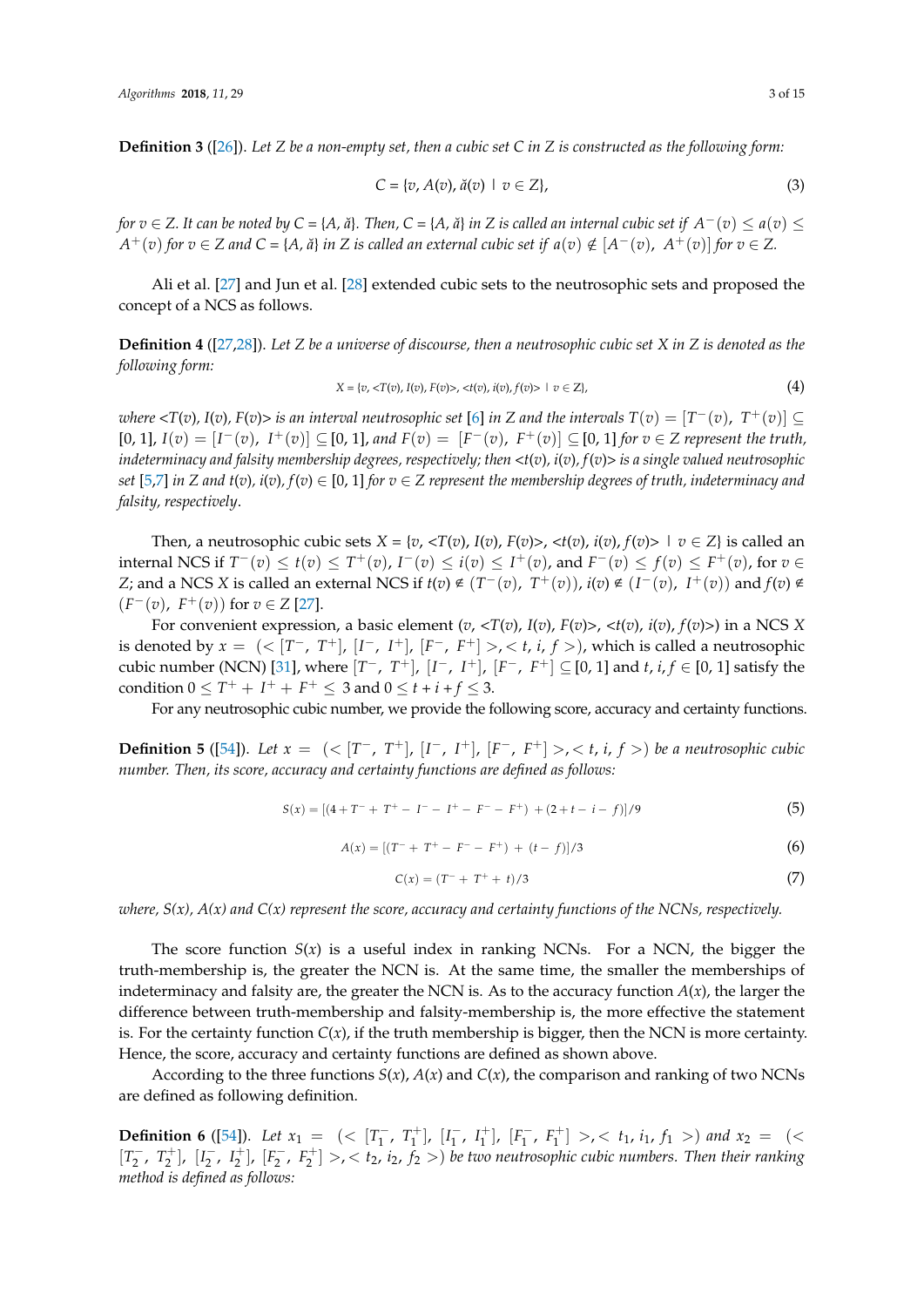- (1) If  $S(x_1) > S(x_2)$ , then  $x_1 \succ x_2$ ;
- (2) If  $S(x_1) = S(x_2)$  and  $A(x_1) > A(x_2)$ , then  $x_1 \succ x_2$ ;
- (3) *If*  $S(x_1) = S(x_2)$ ,  $A(x_1) = A(x_2)$  and  $C(x_1) > C(x_2)$ , then  $x_1 \succ x_2$ ;
- (4) If  $S(x_1) = S(x_2)$ ,  $A(x_1) = A(x_2)$  and  $C(x_1) = C(x_2)$ , then  $x_1 \sim x_2$ .

**Example 1.** *Let*  $\Psi_1$  *and*  $\Psi_2$  *be two NCNs.* 

- *(1) Assume that Ψ<sup>1</sup> = (<[0.8, 0.9], [0.1, 0.2], [0.2, 0.3]>, <0.7, 0.1, 0.2>) and Ψ<sup>2</sup> = (<[0.5, 0.6], [0.3, 0.4], [0.4, 0.5]>, <0.5, 0.3, 0.4>). Referring to Definition 5, S(Ψ1) = 0.8111, S(Ψ2) = 0.5889, A(Ψ1) = 0.5667, A(Ψ2) = 0.1000, C(Ψ1) = 0.8000, C(Ψ2) = 0.5333. According to Definition 6, S(Ψ1) > S(Ψ2), therefore,*  $\Psi_1 \succ \Psi_2$ .
- *(2) Assume that Ψ<sup>1</sup> = (<[0.5, 0.6], [0.2, 0.3], [0.3, 0.4]>, <0.5, 0.2, 0.3>) and Ψ<sup>2</sup> = (<[0.3, 0.4], [0.1, 0.2], [0.2, 0.3]>, <0.3, 0.1, 0.2>). Referring to Definition 5, S(Ψ1) = 0.6556, S(Ψ2) = 0.6556, A(Ψ1) = 0.2000,*  $A(\Psi_2) = 0.1000$ ,  $C(\Psi_1) = 0.5333$ ,  $C(\Psi_2) = 0.3333$ . According to Definition 6,  $S(\Psi_1) = S(\Psi_2)$ ,  $A(\Psi_1) >$ *A*( $\Psi$ <sub>2</sub>), therefore,  $\Psi$ <sub>1</sub>  $\succ$   $\Psi$ <sub>2</sub>.
- *(3) Assume that Ψ<sup>1</sup> = (<[0.5, 0.6], [0.2, 0.3], [0.3, 0.4]>, <0.5, 0.2, 0.3>) and Ψ<sup>2</sup> = (<[0.3, 0.4], [0.2, 0.3], [0.1, 0.2]>, <0.3, 0.2, 0.1>). Referring to Definition 5, S(Ψ1) = 0.6556, S(Ψ2) = 0.6556, A(Ψ1) = 0.2000, A(Ψ2) = 0.2000, C(Ψ1) = 0.5333, C(Ψ2) = 0.3333. According to Definition 6, S(Ψ1) = S(Ψ2), A(Ψ1) =*  $A(\Psi_2)$ ,  $C(\Psi_1) > C(\Psi_2)$  therefore,  $\Psi_1 \succ \Psi_2$ .

#### <span id="page-3-0"></span>**3. Some Dombi Operations of NCNs**

**Definition 7** ([\[51\]](#page-14-7)). *Let g and h be two real numbers, then the Dombi T-norm and T-conorm between g and h are defined as follows*:

$$
D(g, h) = \frac{1}{1 + \left\{ \left( \frac{1 - g}{g} \right)^{\rho} + \left( \frac{1 - h}{h} \right)^{\rho} \right\}^{1/\rho'}}
$$
\n(8)

$$
D^{c}(g,h) = 1 - \frac{1}{1 + \left\{ \left( \frac{g}{1 - g} \right)^{\rho} + \left( \frac{h}{1 - h} \right)^{\rho} \right\}^{1/\rho}},\tag{9}
$$

 $\omega$ here (g, h)  $\in$  (0, 1)  $\times$  (0, 1) and if  $\rho$  > 0 then the operator D(g, h) is conjunctive and D<sup>c</sup>(g, h) is disjunctive, *satisfying*  $D(0, 0) = D(0, 1) = D(1, 0) = 0$ ,  $D(1, 1) = 1$ ,  $D<sup>c</sup>(0, 1) = D<sup>c</sup>(1, 0) = D<sup>c</sup>(1, 1) = 1$  and  $D<sup>c</sup>(0, 0) = 0$  [\[51\]](#page-14-7) *and if ρ < 0 then the operator D(g, h) is disjunctive and the operator D<sup>c</sup> (g, h) is conjunctive*.

According to Equations (8) and (9), some Dombi operations of NCNs are provided as following definition.

**Definition 8.** Let  $X = \{x_1, x_2, \ldots, x_n\}$  be a NCS, where  $x_j = \{z \mid T_j^{-1}\}$  $\left[T_{j}^{-}, T_{j}^{+}\right], \left[I_{j}^{-}\right]$  $\frac{1}{j}$ ,  $I_j^+$ ,  $[F_j^ F_j^-$ ,  $F_j^+$ ] >,<  $(t_j, i_j, f_j >)$  for  $j = 1, 2, \ldots, n$  is a collection of NCNs and  $T_j^ T_j^+$ ,  $T_j^+$ ,  $I_j^ \bar{i}$ ,  $I_i^+$ ,  $F_i^$ *j* , *F* + *j* , *t<sup>j</sup>* , *ij* , *f<sup>j</sup>* ∈ *(0, 1) and λ > 0 and ρ > 0. Then, the Dombi T-norm and T-conorm operations of NCNs are defines as follows:*

$$
(i) \ x_1 \oplus x_2 = \begin{pmatrix} \left\{ 1 - \frac{1}{1 + \left\{ \left( \frac{T_1}{1 - T_1} \right)^{\rho} + \left( \frac{T_2}{1 - T_2} \right)^{\rho} \right\}^{1/\rho}, \ 1 - \frac{1}{1 + \left\{ \left( \frac{T_1^+}{1 - T_1^+} \right)^{\rho} + \left( \frac{T_2^+}{1 - T_2^+} \right)^{\rho} \right\}} \right\} , \ \left[ \frac{1}{1 + \left\{ \left( \frac{1 - T_1^-}{T_1} \right)^{\rho} + \left( \frac{1 - T_2^-}{T_2} \right)^{\rho} \right\}^{1/\rho}} \right\} , \\ \frac{1}{1 + \left\{ \left( \frac{1 - T_1^+}{T_1^+} \right)^{\rho} + \left( \frac{1 - T_2^+}{T_2^+} \right)^{\rho} \right\}^{1/\rho}} \right\} , \ \left[ \frac{1}{1 + \left\{ \left( \frac{1 - F_1^-}{F_1^-} \right)^{\rho} + \left( \frac{1 - F_2^-}{F_2^-} \right)^{\rho} \right\}^{1/\rho}} \frac{1}{1 + \left\{ \left( \frac{1 - F_1^+}{F_1^+} \right)^{\rho} + \left( \frac{1 - F_1^+}{F_2^+} \right)^{\rho} \right\}^{1/\rho}} \right\} , \qquad (10)
$$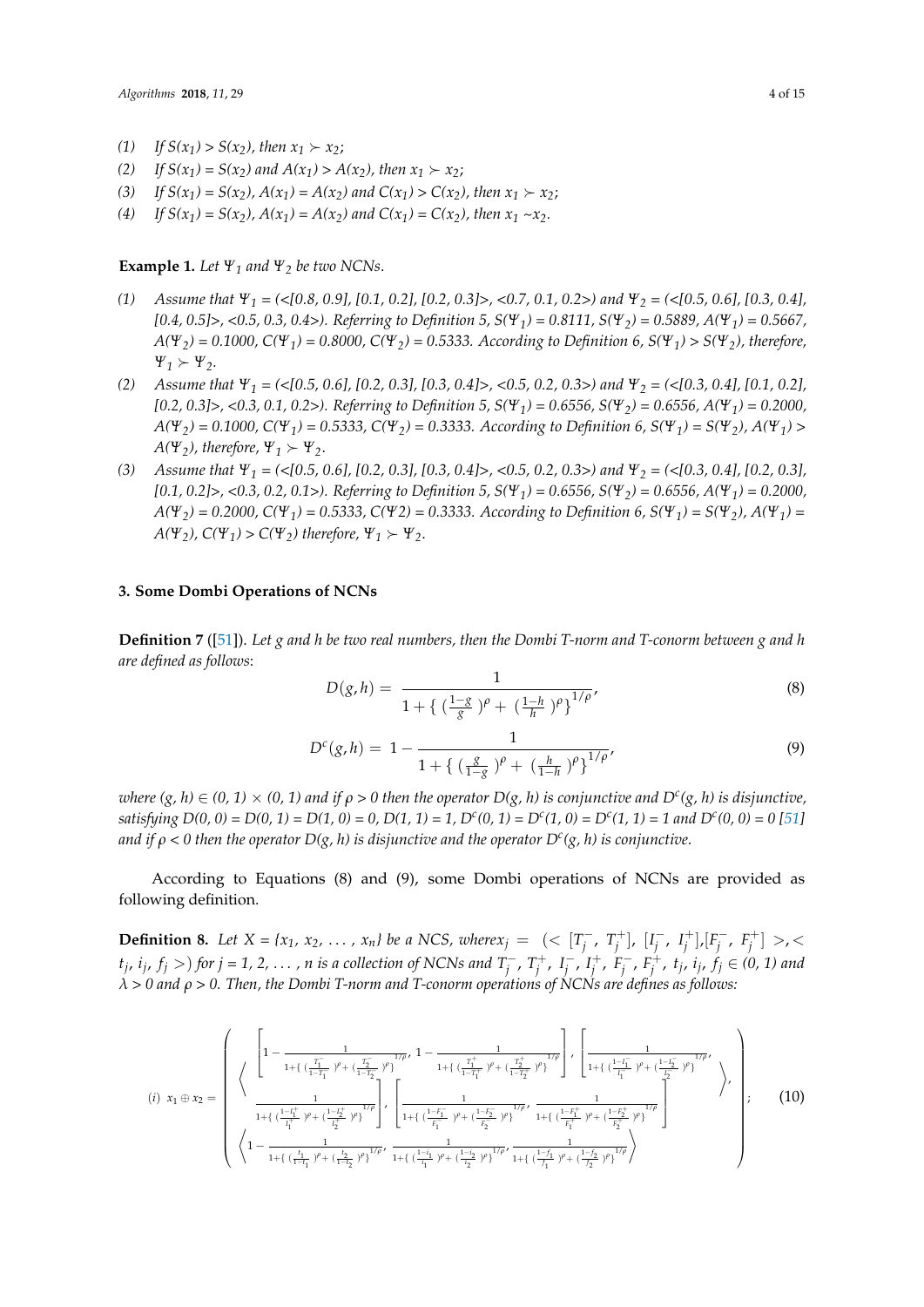$$
(ii) \ x_1 \otimes x_2 = \begin{pmatrix} \frac{1}{1 + \left(\frac{1 - T_1^-}{T_1^-} y + \frac{1 - T_2^-}{T_2^-} y\right)^{1/p}} \frac{1}{1 + \left(\frac{1 - T_1^+}{T_1^+} y + \frac{1 - T_2^+}{T_2^+} y\right)^{1/p}} \right), \ \frac{1}{1 - \frac{1}{1 + \left(\frac{1}{1 - T_1^-} y + \frac{1 - T_2^-}{T_2^+} y\right)^{1/p}} \left\{ 1 - \frac{1}{1 + \left(\frac{1}{1 - T_1^-} y + \frac{1 - T_2^-}{T_2^+} y\right)^{1/p}} \right\} \cdot \left[ 1 - \frac{1}{1 + \left(\frac{1 - T_1^-}{T_1^-} y + \frac{1 - T_2^-}{T_2^+} y\right)^{1/p}} \right] \right\}, \ (11) \n\left\langle \frac{1}{1 + \left(\frac{1 - T_1^-}{T_1} y + \frac{1 - T_2^-}{T_2^+} y\right)^{1/p}} \right. \ 1 - \frac{1}{1 + \left(\frac{1}{1 - T_1^-} y + \frac{1 - T_2^-}{T_2^+} y\right)^{1/p}} \right. \ 1 - \frac{1}{1 + \left(\frac{1}{1 - T_1^-} y + \frac{1 - T_2^-}{T_2^+} y\right)^{1/p}} \right) \end{pmatrix}, \ (11) \n(iii) \ \lambda x_1 = \begin{pmatrix} \left[ 1 - \frac{1}{1 + \left(\lambda \left(\frac{1 - T_1^-}{T_1^-} y\right)^{1/p}} \right] \left[ 1 - \frac{1}{1 + \left(\lambda \left(\frac{1 - T_1^-}{T_1^-} y\right)^{1/p}} \right] \left[ \frac{1}{1 + \left(\lambda \left(\frac{1 - T_1^+}{T_1^-} y\right)^{1/p}} \right)^{1/p} \right] \right] \cdot \left[ \frac{1}{1 + \left(\lambda \left(\frac{1 - T_1^+}{T_1^-} y\right)^{1/p}} \right] \cdot \left[ \frac{1}{1 + \left(\lambda \left(\frac{1 - T_1^+}{T_1^-} y\right)^{1/p}} \right)^{1/p} \right] \cdot \left[ \frac{1}{1 + \
$$

If some of the memberships  $(T_i^-)$  $T_j^+$ ,  $T_j^+$ ,  $I_j^ \overline{I}_j^-$ ,  $I_j^+$ ,  $F_j^$  $j^-, F_j^+, t_j, i_j, f_j)$  are 0 or 1, then the above Dombi operations of NCNs are calculated by conjunction and disjunction according to Definition 7.

**Example 2.** *Let*  $\Psi_3$  *and*  $\Psi_4$  *be two NCNs. Assume that*  $\Psi_3 = \langle \langle 0, 0.5 \rangle, [0, 0.2], [0, 0.4] \rangle, \langle 0.5, 0, 0 \rangle$ , *Ψ<sup>4</sup> = (<[0.5, 1], [0.7, 1], [0, 0]>, <1, 1, 0>) and ρ = 1. According to Definitions 7 and 8, Ψ3*⊕*Ψ<sup>4</sup> is calculated as follows:*

$$
\Psi_3 \oplus \Psi_4 = \left( \left\langle \begin{array}{c} \left[1 - \frac{1}{1 + \{0 + \left(\frac{0.5}{1 - 0.5}\right)\}} , 1\right], \left[0, \frac{1}{1 + \left\{\left(\frac{1 - 0.2}{0.2}\right) + 0\right\}}\right], [0, 0] \\ = \left( \langle [0.5, 1], [0, 0.2], [0, 0] \rangle, \langle 1, 0, 0 \rangle \right). \end{array} \right)
$$

## <span id="page-4-0"></span>**4. Dombi Weighted Aggregation Operators of NCSs**

In this section, two Dombi weighted aggregation operators of NCNs are proposed based on the Dombi operators of NCNs in Definition 8 and then their properties are investigated.

**Definition 9.** Let  $X = \{x_1, x_2, \ldots, x_n\}$  be a neutrosophic cubic set, where  $x_j = \langle x_j \rangle$  $[T_i^-]$  $\left[T_{j}^{-}, T_{j}^{+}\right], \left[I_{j}^{-}\right]$  $\frac{1}{j}$ ,  $I_j^+$ ],  $[F_j^$  $j^-, F_j^+$  *>, < t<sub>j</sub>, i<sub>j</sub>, f<sub>j</sub> >) for*  $j = 1, 2, ..., n$  *is a collection of neutrosophic cubic* numbers and their corresponding weight vector is  $\omega$  = ( $\omega_1$ ,  $\omega_2$ ,  $\ldots$  ,  $\omega_n$ ), satisfying  $\omega_j$ ∈[0, 1] and  $\sum_{j=1}^n\omega_j=1$ . *Then, the neutrosophic cubic Dombi weighted arithmetic average and neutrosophic cubic Dombi weighted geometric average operators are defined, respectively, as follows:*

$$
NCDWAA(x_1,x_2,\ldots,x_n)=\underset{j=1}{\overset{n}{\oplus}}\omega_jx_j,
$$
\n(14)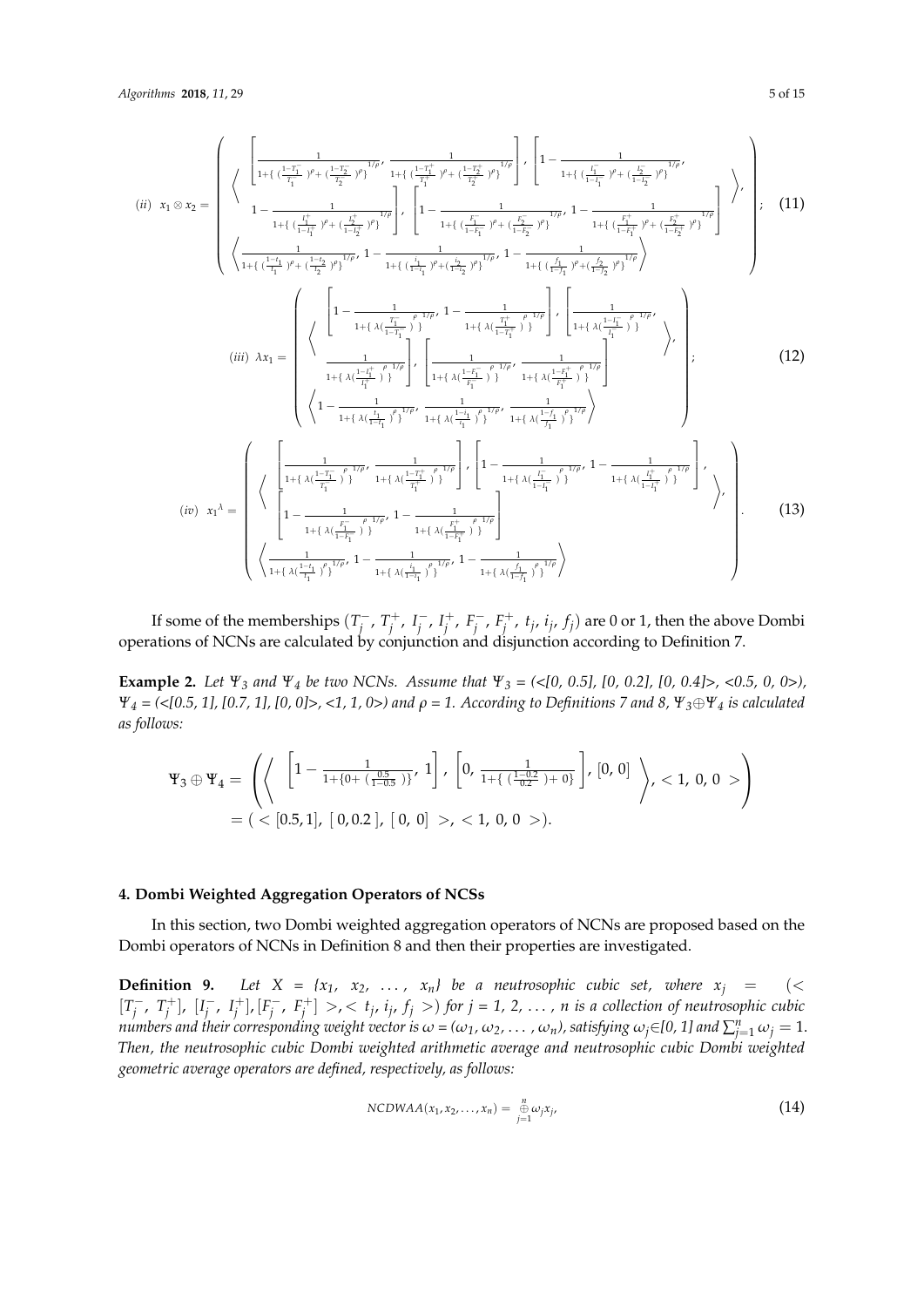NCDWGA(
$$
x_1, x_2, ..., x_n
$$
) =  $\sum_{j=1}^{n} x_j^{\omega_j}$ . (15)

**Theorem 1.** *Let*  $x_j = \left( \frac{\sum_{i=1}^{n} x_i}{T_i} \right)$  $\left[T_{j}^{-}, T_{j}^{+}\right], \left[I_{j}^{-}\right]$  $\left[ \begin{matrix} - & 1 \\ j & \end{matrix} \right], \left[ \begin{matrix} F_j^- \\ F_j^- \end{matrix} \right]$  $j^-, F_j^+$   $>$ ,  $<$   $t_j$ ,  $i_j$ ,  $f_j$   $>$   $)$   $(j = 1, 2, ..., n)$  is a collection of NCNs and their corresponding weight vector is  $\omega$  = ( $\omega_1$ ,  $\omega_2$ ,  $\ldots$  ,  $\omega_n$ ), satisfying  $\omega_j$ ∈[0, 1] and  $\sum_{j=1}^n\omega_j=1.$ *Then, the aggregated value of the NCDWAA operator is still a NCN, which can be calculated as follows:*

$$
NCDWAA(x_1, x_2,..., x_n) = \begin{pmatrix} \begin{pmatrix} \frac{1}{1 - \frac{1}{1 + (\sum\limits_{j=1}^n \omega_j (\frac{T_j^+}{1 - T_j^-})^2)} \rho^{-1/\rho} \cdot 1 - \frac{1}{1 + (\sum\limits_{j=1}^n \omega_j (\frac{T_j^+}{1 - T_j^+})^2)} \end{pmatrix} \cdot \begin{pmatrix} \frac{1}{1 + (\sum\limits_{j=1}^n \omega_j (\frac{1 - I_j^-}{1 - T_j^-})^2)} \rho^{-1/\rho} \cdot \frac{1}{1 + (\sum\limits_{j=1}^n \omega_j (\frac{1 - I_j^-}{1 - T_j^-})^2)} \end{pmatrix} \\ \frac{1}{1 + (\sum\limits_{j=1}^n \omega_j (\frac{1 - I_j^+}{1 - T_j^-})^2)} \begin{pmatrix} \frac{1}{1 + (\sum\limits_{j=1}^n \omega_j (\frac{1 - I_j^-}{1 - T_j^-})^2)} \cdot \frac{1}{1 + (\sum\limits_{j=1}^n \omega_j (\frac{1 - I_j^+}{1 - T_j^-})^2)} \end{pmatrix} \\ \begin{pmatrix} 1 - \frac{1}{1 + (\sum\limits_{j=1}^n \omega_j (\frac{1 - I_j^-}{1 - T_j^-})^2)^{1/\rho}} \cdot \frac{1}{1 + (\sum\limits_{j=1}^n \omega_j (\frac{1 - I_j^-}{1 - T_j^-})^2)^{1/\rho}} \cdot \frac{1}{1 + (\sum\limits_{j=1}^n \omega_j (\frac{1 - I_j^-}{1 - T_j^-})^2)^{1/\rho}} \end{pmatrix} \end{pmatrix} .
$$
(16)

We can prove Theorem 1 by the mathematical induction.

**Proof.** If  $n = 2$ , according to the Dombi operations of NCNs in Definition 8, we can get the following result:

$$
\begin{split} &\text{NCDWA}(A_{(1)},x_{2}) = \omega_{1}x_{1} \oplus \omega_{2}x_{2} \\ &= \left(\sqrt{\frac{1-\frac{1}{1+\{\omega_{1}(\frac{T_{1}^{-}}{1-T_{1}^{-}})^{\beta}+\omega_{2}(\frac{T_{2}^{-}}{1-T_{2}^{-}})^{\beta}\}^{1/\rho}}{1+\{\omega_{1}(\frac{T_{1}^{+}}{1-T_{1}^{+}})^{\beta}+\omega_{2}(\frac{T_{2}^{+}}{1-T_{2}^{+}})^{\beta}\}^{1/\rho}}}\right), \left[\frac{1}{1+\{\omega_{1}(\frac{1-I_{1}^{-}}{1-T_{1}^{-}})^{\beta}+\omega_{2}(\frac{1-I_{2}^{-}}{1-T_{2}^{-}})^{\beta}\}^{1/\rho}}\right), \\ &\frac{1}{1+\{\omega_{1}(\frac{1-I_{1}^{+}}{1-T_{1}^{-}})^{\beta}+\omega_{2}(\frac{1-I_{2}^{+}}{1-T_{2}^{-}})^{\beta}\}^{1/\rho}}\right), \left[\frac{1}{1+\{\omega_{1}(\frac{1-I_{1}^{-}}{1-T_{1}^{-}})^{\beta}+\omega_{2}(\frac{1-I_{2}^{-}}{1-T_{2}^{-}})^{\beta}\}^{1/\rho}}\frac{1}{1+\{\omega_{1}(\frac{1-I_{1}^{+}}{1-T_{1}^{+}})^{\beta}+\omega_{2}(\frac{1-I_{2}^{-}}{1-T_{2}^{-}})^{\beta}\}^{1/\rho}}\right) \\ &\left(1-\frac{1}{1+\{\frac{\beta_{1}}{1+\{\omega_{1}(\frac{1}{1-T_{1}^{-}})^{\beta}+\omega_{2}(\frac{1-I_{2}}{1-T_{2}^{-}})^{\beta}\}^{1/\rho}}}\frac{1}{1+\{\omega_{1}(\frac{1-I_{1}}{1-T_{1}^{-}})^{\beta}+\omega_{2}(\frac{1-I_{2}}{1-T_{1}^{-}})^{\beta}+\omega_{2}(\frac{1-I_{2}^{-}}{1-T_{2}^{-}})^{\beta}\}^{1/\rho}}\right) \\ &\left[\frac{1}{1+\{\frac{\beta_{1}}{1+\{\frac{\beta_{1}}{1-\beta}(\frac{1-I_{1}^{-}}{1-T_{1}^{-}})^{\beta}\}^{1/\rho}}}\frac{1}{1+\{\frac{\beta_{1}}{1-\{\beta_{1}(\frac{1-I_{1}^{-}}{1-T_{1}^{-}})^{\beta}\}^{1/\rho}}}{1+\{\frac{\beta_{1}}{
$$

If  $n = k$ , by Equation (16), we obtain the following formula:

$$
NCDWAA(x_1, x_2, ..., x_k) = \begin{pmatrix} \begin{pmatrix} \frac{1}{1 - \frac{k}{1 + \left\{\sum_{j=1}^k \omega_j \left(\frac{T_j}{1 - T_j}\right)\right\}}^{\frac{T_j}{1 - \left\{\sum_{j=1}^k \omega_j \left(\frac{T_j}{1 - T_j^+}\right)\right\}} & \frac{1}{1 + \left\{\sum_{j=1}^k \omega_j \left(\frac{1 - T_j^-}{1 - T_j^+}\right)\right\}} \end{pmatrix} \\ \frac{1}{1 + \left\{\sum_{j=1}^k \omega_j \left(\frac{1 - T_j^+}{T_j^+}\right)\right\}} & \begin{pmatrix} \frac{1}{1 + \left\{\sum_{j=1}^k \omega_j \left(\frac{1 - T_j^-}{1 - T_j^+}\right)\right\}} & \frac{1}{1 + \left\{\sum_{j=1}^k \omega_j \left(\frac{1 - T_j^+}{1 - T_j^+}\right)\right\}} \end{pmatrix} \\ \begin{pmatrix} \frac{1}{1 - \frac{1}{1 + \left\{\sum_{j=1}^k \omega_j \left(\frac{1 - T_j^+}{1 - T_j}\right)\right\}}^{\frac{T_j}{1 - \left\{\sum_{j=1}^k \omega_j \left(\frac{1 - T_j^+}{1 - T_j^+}\right)\right\}}^{\frac{T_j}{1 - \left\{\sum_{j=1}^k \omega_j \left(\frac{1 - T_j^+}{1 - T_j^+}\right)\right\}}^{\frac{T_j}{1 - \left\{\sum_{j=1}^k \omega_j \left(\frac{1 - T_j^+}{1 - T_j^+}\right)\right\}}^{\frac{T_j}{1 - \left\{\sum_{j=1}^k \omega_j \left(\frac{1 - T_j^+}{1 - T_j^+}\right)\right\}}^{\frac{T_j}{1 - \left\{\sum_{j=1}^k \omega_j \left(\frac{1 - T_j^+}{1 - T_j^+}\right)\right\}}^{\frac{T_j}{1 - \left\{\sum_{j=1}^k \omega_j \left(\frac{1 - T_j^+}{1 - T_j^+}\right)\right\}}^{\frac{T_j}{1 - \left\{\sum_{j=1}^k \omega_j \left(\frac{1 - T_j^+}{1 - T_j^+}\right)\right\}}^{\frac{T_j}{1 - \left\{\sum_{j=1}^k \omega_j \left(\frac{1 - T_j^+}{1 - T_j^+}\right)\right\}}^{\frac{T_j}{1
$$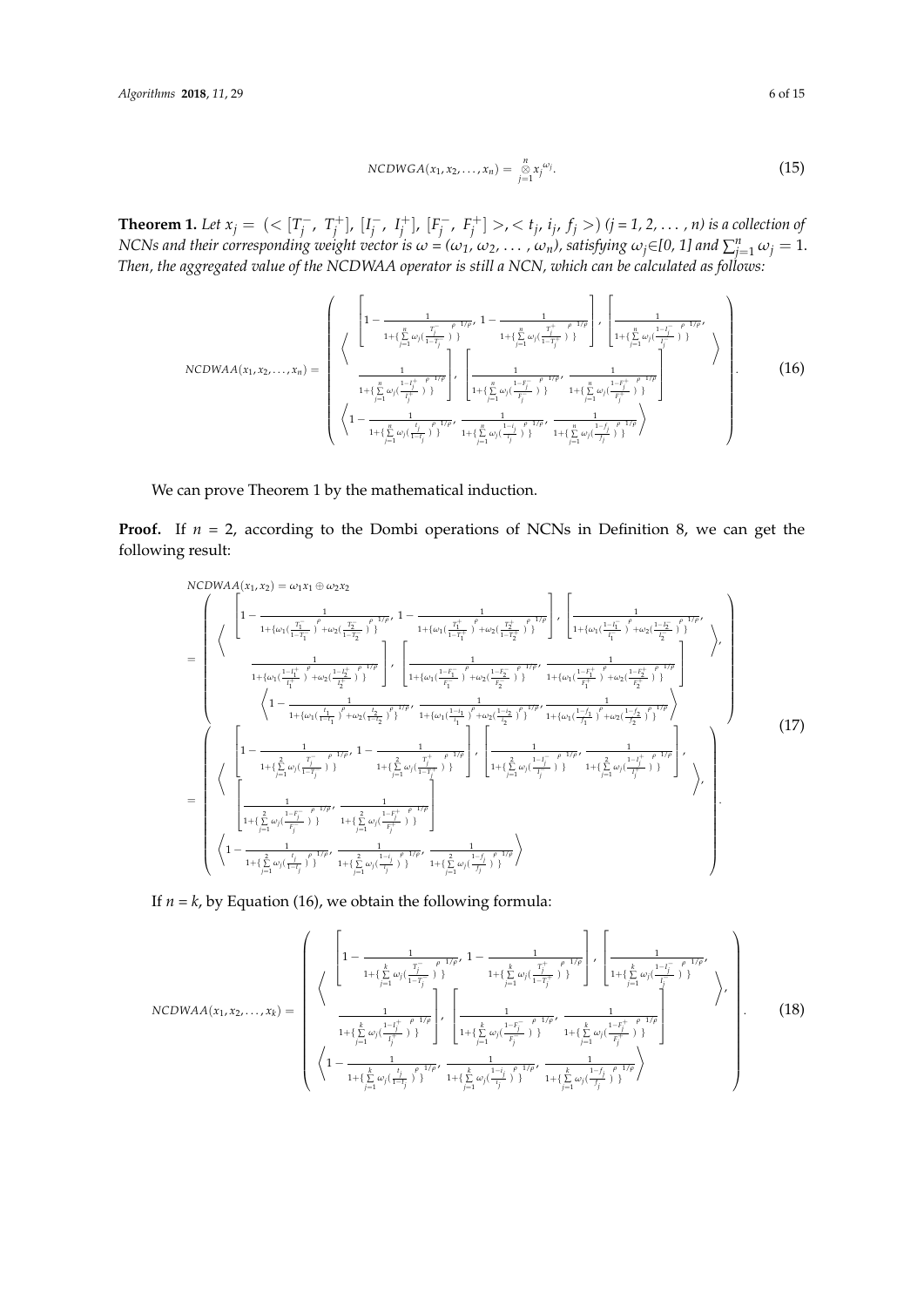$$
\text{NCDWAA}(x_1, x_2, \ldots, x_k, x_{k+1}) = \left(\begin{array}{c} \left\{\begin{array}{c} 1-\frac{1}{1+\{\sum\limits_{j=1}^{k}\omega_j(\frac{T_j^-}{1-T_j^-})\}} \end{array}\right\}, \left\{\begin{array}{c} 1-\frac{1}{1+\{\sum\limits_{j=1}^{k}\omega_j(\frac{T_j^+}{1-T_j^-})\}} \end{array}\right\}, \left\{\begin{array}{c} 1-\frac{1}{1+\{\sum\limits_{j=1}^{k}\omega_j(\frac{1-T_j^-}{1-T_j^-})\}} \end{array}\right\} \right) \right\} \\ \left\{\begin{array}{c} 1-\frac{1}{1+\{\sum\limits_{j=1}^{k}\omega_j(\frac{1-t_j^+}{T_j^-})\}} \end{array}\right\} \left\{\begin{array}{c} 1-\frac{1}{1+\{\sum\limits_{j=1}^{k}\omega_j(\frac{1-T_j^-}{T_j^-})\}} \end{array}\right\} \\ \left\{\begin{array}{c} 1-\frac{1}{1+\{\sum\limits_{j=1}^{k}\omega_j(\frac{1}{1-T_j^-})\}} \end{array}\right\} \left\{\begin{array}{c} 1-\frac{1}{1+\{\sum\limits_{j=1}^{k}\omega_j(\frac{1-T_j^-}{T_j^-})\}} \end{array}\right\} \left\{\begin{array}{c} 1-\frac{1}{1+\{\sum\limits_{j=1}^{k}\omega_j(\frac{1-T_j^+}{T_j^-})\}} \end{array}\right\} \left\{\begin{array}{c} 1-\frac{1}{1+\{\sum\limits_{j=1}^{k}\omega_j(\frac{1}{T_j^-})\}} \end{array}\right\} \left\{\begin{array}{c} 1-\frac{1}{1+\{\sum\limits_{j=1}^{k}\omega_j(\frac{1-T_j^-}{T_j^-})\}} \end{array}\right\} \left\{\begin{array}{c} 1-\frac{1}{1+\{\sum\limits_{j=1}^{k}\omega_j(\frac{1-T_j^-}{T_j^-})\}} \end{array}\right\} \left\{\begin{array}{c} 1-\frac{1}{1+\{\sum\limits_{j=1}^{k}\omega_j(\frac{1-T_j^-}{T_j^-})\}} \end{array}\right\} \right\} \left\{\begin{array}{c} 1-\frac{1}{1+\{\sum\limits_{j=1}^{k}\omega_j(\frac{1-T_j^-}{T_j^-})\}} \end{array
$$

If  $n = k + 1$ , based on Equations (17) and (18), we have the following result:

Thus, Equation (16) holds for all  $n$ . Hence, Theorem 1 is true. The proof is finished.  $\square$ 

Then, the NCDWAA operator contains the following properties:

(i) Reducibility: If  $\omega = (1/n, 1/n, \ldots, 1/n)$ , then there exists

$$
NCDWAA(x_1, x_2, ..., x_n) = \begin{pmatrix} \begin{pmatrix} \frac{1}{1 - \frac{1}{1 + (\sum_{j=1}^n \frac{1}{n} (\frac{T_j^+}{1 - T_j^+})^p)^{1/p}} - 1 - \frac{1}{1 + (\sum_{j=1}^n \frac{1}{n} (\frac{T_j^+}{1 - T_j^+})^p)^{1/p}} \end{pmatrix} \cdot \begin{pmatrix} \frac{1}{1 + (\sum_{j=1}^n \frac{1}{n} (\frac{1 - T_j^-}{1 - T_j^-})^p)^{1/p}} \\ \frac{1}{1 + (\sum_{j=1}^n \frac{1}{n} (\frac{1 - T_j^+}{1 - T_j^-})^p)^{1/p}} \end{pmatrix} \cdot \begin{pmatrix} \frac{1}{1 + (\sum_{j=1}^n \frac{1}{n} (\frac{1 - T_j^-}{1 - T_j^-})^p)^{1/p}} - \frac{1}{1 + (\sum_{j=1}^n \frac{1}{n} (\frac{1 - T_j^+}{1 - T_j^-})^p)^{1/p}} \\ \frac{1}{1 + (\sum_{j=1}^n \frac{1}{n} (\frac{1 - T_j^-}{1 - T_j^-})^p)^{1/p}} \cdot \frac{1}{1 + (\sum_{j=1}^n \frac{1}{n} (\frac{1 - T_j^+}{1 - T_j^-})^p)^{1/p}} \end{pmatrix} \end{pmatrix} .
$$
\n
$$
(19)
$$

- (ii) Idempotency: Let  $x_j = \left( \langle T_j^- \rangle \right)$  $\left[T_{j}^{-}, T_{j}^{+}\right], \left[I_{j}^{-}\right]$  $\left[ \begin{matrix} - & 1 \\ j & \end{matrix} \right], \left[ \begin{matrix} F_j^- \\ f_j \end{matrix} \right]$ *j* , *F* + *j* ] >, < *t<sup>j</sup>* , *ij* , *f<sup>j</sup>* >) (*j* = 1, 2, ..., *n*) be a group of NCNs. When  $x_j = x$  for  $j = 1, 2, ..., n$ , there is NCDWAA  $(x_1, x_2, ..., x_n) = x$ .
- (iii) Commutativity: Suppose the NCSs  $(x'_1, x'_2, \ldots, x'_n)$  be any permutation of  $(x_1, x_2, \ldots, x_n)$ . Then,  $NCDWAA (x'_1, x'_2, ..., x'_n) = NCDWAA (x_1, x_2, ..., x_n).$

(iv) Boundedness: Let 
$$
x_{\min} = (\langle \min_j(T_j^-), \min_j(T_j^+)]
$$
,  $[\max_j(I_j^-), \max_j(I_j^+)]$ ,  $[\max_j(F_j^-), \max_j(I_j^+)] > \langle \min_j(I_j), \max_j(I_j), \max_j(I_j) \rangle$  and  $x_{\max} = (\langle \max_j(T_j^-), \max_j(T_j^+)]$ ,  $\lim_j(I_j^-), \min_j(I_j^+)]$ ,  $[\min_j(I_j^-), \min_j(I_j^-)]$ ,  $\lim_j(I_j^-), \min_j(I_j^+)]$ ,  $[\min_j(I_j^-), \min_j(I_j^+)] > \langle \max_j(I_j), \min_j(I_j) \rangle$ ,  $\min_j(I_j) > \rangle$ . Then,  $x_{\min} \le$  NCDWAA  $(x_1, x_2, ..., x_n) \le x_{\max}$ .

**Proof.** (i) The property is obvious by Equation (16).

(ii) Let  $x_j = \left( \frac{-T_j}{T_j} \right)$  $\left[T_{j}^{-}, T_{j}^{+}\right], \left[I_{j}^{-}\right]$  $\left[ \begin{matrix} - & 1 \\ j & \end{matrix} \right], \left[ \begin{matrix} F_j^- \\ F_j^- \end{matrix} \right]$  $\left[\begin{array}{c} \overline{\phantom{a}} \\ j \end{array}, F_j^+ \right] >$ ,  $\lt t_j$ ,  $i_j$ ,  $f_j >$ ) =  $x$  ( $j = 1, 2, ..., n$ ). Then, based on Equation (16), we can get the result as follows: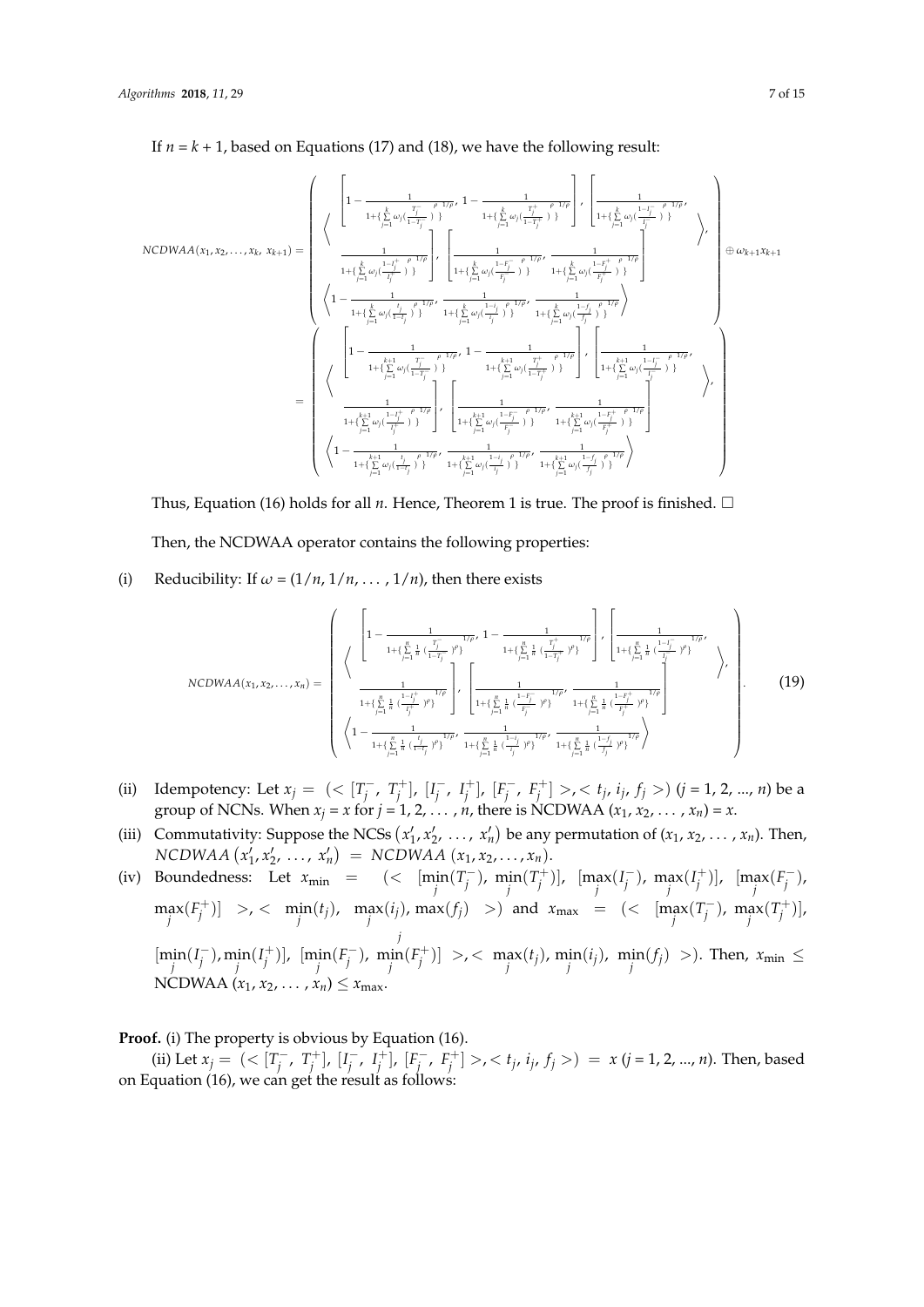$$
\text{NCDWAA}(x_1, x_2, \ldots, x_n) = \left(\begin{array}{c} \left\{1-\frac{1}{1+\{\sum\limits_{j=1}^n\omega_j(\frac{T_j}{1-T_j})\}}\right\} & \left\{\frac{1}{1+\{\sum\limits_{j=1}^n\omega_j(\frac{T_j}{1-T_j^+})\}}\right\} & \left\{\frac{1}{1+\{\sum\limits_{j=1}^n\omega_j(\frac{1-T_j^+}{T_j^+})\}}\right\} \end{array}\right),
$$
\n
$$
\text{NCDWAA}(x_1, x_2, \ldots, x_n) = \left(\begin{array}{c} \left\{1-\frac{1}{1+\{\sum\limits_{j=1}^n\omega_j(\frac{1-T_j^+}{T_j^+})\}}\right\} & \left\{\frac{1}{1+\{\sum\limits_{j=1}^n\omega_j(\frac{1-T_j^+}{T_j^+})\}}\right\} & \left\{\frac{1}{1+\{\sum\limits_{j=1}^n\omega_j(\frac{1-T_j^+}{T_j^+})\}}\right\} & \left\{\frac{1}{1+\{\sum\limits_{j=1}^n\omega_j(\frac{1-T_j^+}{T_j^+})\}}\right\} & \left\{\frac{1}{1+\{\sum\limits_{j=1}^n\omega_j(\frac{1}{T_j^+})\}}\right\} & \left\{\frac{1}{1+\{\sum\limits_{j=1}^n\omega_j(\frac{1}{T_j^+})\}}\right\} & \left\{\frac{1}{1+\{\sum\limits_{j=1}^n\omega_j(\frac{1-T_j^+}{T_j^+})\}}\right\} & \left\{\frac{1}{1+\{\frac{1}{1-\gamma}-\gamma\}}\right\} & \left\{\frac{1}{1+\{\frac{1}{1-\gamma}-\gamma\}}\right\} & \left\{\frac{1}{1+\{\frac{1}{1-\gamma}-\gamma\}}\right\} & \left\{\frac{1}{1+\{\frac{1}{1-\gamma}-\gamma\}}\right\} & \left\{\frac{1}{1+\{\frac{1}{1-\gamma}-\gamma\}}\right\} & \left\{\frac{1}{1+\{\frac{1}{1-\gamma}-\gamma\}}\right\} & \left\{\frac{1}{1+\{\frac{1}{1-\gamma}-\gamma\}}\right\} & \left\{\gamma\right\} & \left\{\frac{1}{1+\{\frac{1}{1-\gamma}-\gamma\}}\right\} & \left\{\gamma\right
$$

Hence, NCDWAA  $(x_1, x_2, \ldots, x_n) = x$  holds.

(iii) The property is obvious.

(iv) Since  $\min_{j} (T_j^-)$  $\left( \frac{r}{j} \right) \leq T_j^- \leq \max_j \left( T_j^- \right)$  $\lim_{j} (T_j^+) \leq T_j^+ \leq \max_{j} (T_j^+), \min_{j} (I_j^-)$ *j* ) ≤  $I_j^- \leq \max_j (I_j^-)$  $j$ <sup>-</sup>), m<sub>i</sub>n( $F_j^$  $f_j^-$ ) ≤  $F_j^-$  ≤  $\max_j (F_j^-)$  $f_j$ ; min(*t<sub>j</sub>*)  $\leq f_j \leq \max_j(f_j)$ ,  $\min_j(i_j) \leq i_j \leq j$  $\max_j(f_j)$ , and  $\min_j(f_j) \le f_j \le \max_j(f_j)$ . Then we have the following inequalities:

$$
1 - \frac{1}{1 + \{\sum\limits_{j=1}^n \omega_j (\frac{j}{1-\min(i_j)} + \sum\limits_{j=1}^{j} \omega_j (\frac{k_j}{1-\ell_j})^2\}^2} \leq 1 - \frac{1}{1 + \{\sum\limits_{j=1}^n \omega_j (\frac{k_j}{1-\ell_j})^2\}^2} \leq 1 - \frac{1}{1 + \{\sum\limits_{j=1}^n \omega_j (\frac{j}{1-\max(i_j)} + \sum\limits_{j=1}^{j} \omega_j (\frac{j}{1-\max(i_j)})^2\}^2} \leq \frac{1}{1 + \{\sum\limits_{j=1}^n \omega_j (\frac{1}{\ell_j})^2\}^2} \leq \frac{1}{1 + \{\sum\limits_{j=1}^n \omega_j (\frac{1}{\ell_j})^2\}^2} \leq \frac{1}{1 + \{\sum\limits_{j=1}^n \omega_j (\frac{1}{\ell_j})^2\}^2} \frac{1 - \max(i_j)}{1 + \{\sum\limits_{j=1}^n \omega_j (\frac{1}{\max(i_j)} + \sum\limits_{j=1}^{j} \omega_j (\frac{j}{\ell_j})^2\}^2} \leq \frac{1}{1 + \{\sum\limits_{j=1}^n \omega_j (\frac{j}{\ell_j})^2\}^2} \leq \frac{1}{1 + \{\sum\limits_{j=1}^n \omega_j (\frac{j}{\ell_j})^2\}^2} \leq \frac{1}{1 + \{\sum\limits_{j=1}^n \omega_j (\frac{j}{\ell_j})^2\}^2} \leq \frac{1}{1 + \{\sum\limits_{j=1}^n \omega_j (\frac{j}{\ell_j})^2\}^2} \leq \frac{1}{1 + \{\sum\limits_{j=1}^n \omega_j (\frac{j}{\ell_j})^2\}^2} \leq \frac{1}{1 + \{\sum\limits_{j=1}^n \omega_j (\frac{j}{\ell_j})^2\}^2} \leq \frac{1}{1 + \{\sum\limits_{j=1}^n \omega_j (\frac{j}{\ell_j})^2\}^2} \leq \frac{1}{1 + \{\sum\limits_{j=1}^n \omega_j (\frac{j}{\ell_j})^2\}^2} \leq \frac{1}{1 + \{\sum\limits_{j=1}^n \omega_j (\frac{j}{\ell_j})^2\}^2} \leq \frac{1}{1 + \{\sum\limits_{j=1}^n \omega
$$

We can obtain the similar inequalities for  $T_i^ T_j^+, T_j^+, I_j^ \overline{I}_j^-$ ,  $I_j^+$ ,  $F_j^$  $f_j^{\text{-}}$ , and  $F_j^{\text{+}}$ . Hence,  $x_{\text{min}} \leq \text{NCDWAA}$  $(x_1, x_2, \ldots, x_n) \leq x_{\text{max}}$  holds.  $\square$ 

**Theorem 2.** *Let*  $x_j = \left( \langle \Gamma_j \rangle \right)$  $\left[T_{j}^{-}, T_{j}^{+}\right], \left[I_{j}^{-}\right]$  $\left[ \begin{matrix} - & 1 \\ j & \end{matrix} \right], \left[ \begin{matrix} F_j^- \\ f_j \end{matrix} \right]$ *j* , *F* + *j* ] >, < *t<sup>j</sup>* , *ij* , *f<sup>j</sup>* >) (*j =* 1, 2*, ..., n*) *be a group of* NCNs. The weight vector of NCN  $x_j$  is  $\omega=(\omega_1,\,\omega_2,\,\ldots\,,\,\omega_n)$ , satisfying  $\omega_j{\in}[0,1]$  and  $\sum_{j=1}^n\omega_j=1.$  Then, *the aggregated value of the NCDWGA operator is still a NCN, which can be calculated as follows:*

$$
NCDWGA(x_1, x_2,..., x_n) = \begin{pmatrix} \begin{pmatrix} \frac{1}{1 + \left(\frac{n}{\sum}\omega_j(\frac{1 - T_j - \rho}{T_j})\right)} & \frac{1}{1 + \left(\frac{n}{\sum}\omega_j(\frac{1 - T_j + \rho}{T_j})\right)} \\ \frac{1}{1 + \left(\frac{n}{\sum}\omega_j(\frac{1 - T_j - \rho}{T_j})\right)} & \frac{1}{1 + \left(\frac{n}{\sum}\omega_j(\frac{1 - T_j + \rho}{T_j})\right)} \end{pmatrix} & \begin{pmatrix} \frac{1}{1 - \frac{1}{1 + \left(\frac{n}{\sum}\omega_j(\frac{1 - T_j - \rho}{T_j})\right)} \\ \frac{1}{1 + \left(\frac{n}{\sum}\omega_j(\frac{1 - T_j - \rho}{T_j})\right)} \end{pmatrix} & \begin{pmatrix} \frac{1}{1 - \frac{1}{1 + \left(\frac{n}{\sum}\omega_j(\frac{F_j - \rho}{T_j})\right)} & \frac{1}{1 + \left(\frac{n}{\sum}\omega_j(\frac{F_j + \rho}{T_j + \rho})\right)} \\ \frac{1}{1 + \left(\frac{n}{\sum}\omega_j(\frac{1 - T_j - \rho}{T_j})\right)} & \frac{1}{1 + \left(\frac{n}{\sum}\omega_j(\frac{1 - T_j - \rho}{T_j})\right)} \end{pmatrix} & (20)
$$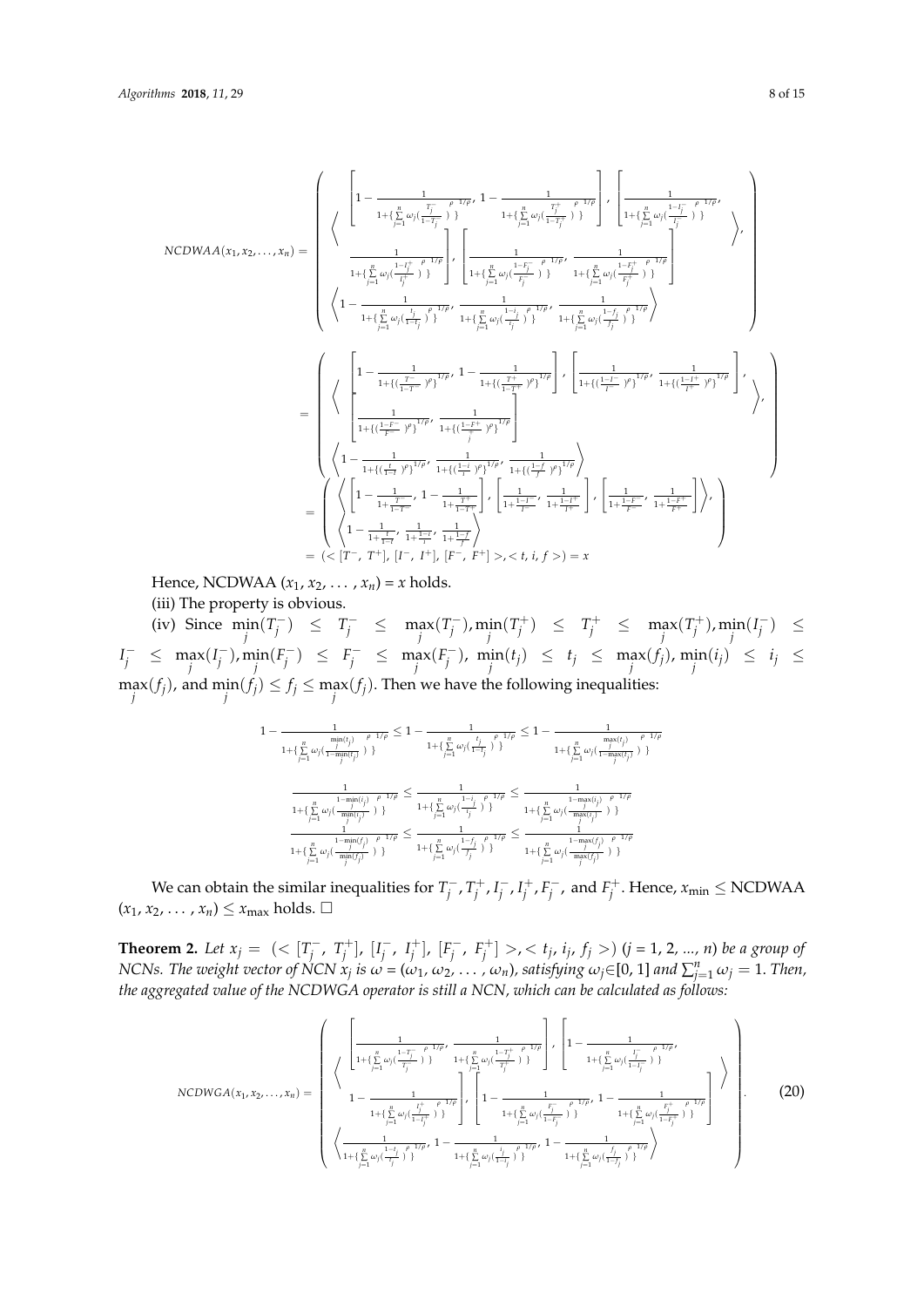Theorem 2 can be proved by a similar proof process as Theorem 1. Hence, it is not repeated here. Obviously, the NCDWGA operator also satisfies the following properties:

(i) Reducibility: If  $\omega = (1/n, 1/n, \ldots, 1/n)$ , then there exists

$$
NCDWGA(x_1, x_2, ..., x_n) = \begin{pmatrix} \left\{ \frac{1}{1 + \left(\frac{y}{j-1} \frac{1}{n} \left(\frac{1-\frac{T_j}{T_j}}{T_j}\right)^{p}\right\}^{1/p} , \frac{1}{1 + \left(\frac{y}{j-1} \frac{1}{n} \left(\frac{1-\frac{T_j}{T_j}}{T_j}\right)^{p}\right\}^{1/p}} \right\} , \left[ 1 - \frac{1}{1 + \left(\frac{y}{j-1} \frac{1}{n} \left(\frac{1-\frac{T_j}{T_j}}{1-\frac{T_j}{T_j}}\right)^{p}\right\}^{1/p}} \right] \right\} \\ 1 - \frac{1}{1 + \left\{\frac{y}{j-1} \frac{1}{n} \left(\frac{1}{1-\frac{1}{j}}\right)^{p}\right\}^{1/p}} \left\} , \left[ 1 - \frac{1}{1 + \left(\frac{y}{j-1} \frac{1}{n} \left(\frac{1-\frac{T_j}{T_j}}{1-\frac{T_j}{T_j}}\right)^{p}\right)^{1/p}} , 1 - \frac{1}{1 + \left(\frac{y}{j-1} \frac{1}{n} \left(\frac{1-\frac{T_j}{T_j}}{1-\frac{T_j}{T_j}}\right)^{p}\right)} \right\} \right\} \cdot \left[ (21)
$$

- (ii) Idempotency: Let  $x_j = x$  for  $j = 1, 2, \ldots, n$ , there is NCDWGA  $(x_1, x_2, \ldots, x_n) = x$ .
- (iii) Commutativity: Suppose the NCSs  $(x'_1, x'_2, \ldots, x'_n)$  be any permutation of  $(x_1, x_2, \ldots, x_n)$ . Then,  $NCDWGA(x'_1, x'_2, ..., x'_n) = NCDWGA(x_1, x_2, ..., x_n).$  $1'$ <sup> $\lambda$ </sup>2
- (iv) Boundedness: Let  $x_{\text{min}} = \left( \langle \min_j (T_j \frac{1}{n_j}) \rangle \right)$  $\lim_{j}$  (*T*<sub>j</sub><sup>+</sup>)],  $\lim_{j}$  (*I*<sub>j</sub><sup>-</sup>)  $\int_{j}^{-1}$ , max $(I_j^{+})$ ],  $\left[\max_{j} (F_j^{-})\right]$  $\lim_{j}$  (*F*<sup>+</sup>)] > ,  $\langle f, g \rangle = \lim_{j} (f_j), \max_{j} (f_j), \max_{j} (f_j) > 0$  and  $x_{\text{max}} = \sum_{j} (f_j - f_j)$  $j^{\text{-}}$ ), max $(T_j^+)$ ],  $[\min_j(I_j^-)]$  $\min_j(I_j^+)]$ ,  $\left[\min_j(F_j^{-}\right]$  $\lim_{j}$   $(f_j^+)$  >, < max $(t_j)$ ,  $\min_j(i_j)$ ,  $\lim_{j} (f_j)$  >). Then,  $x_{\min}$   $\leq$  NCDWGA  $(x_1, x_2, \ldots, x_n)$  $x_n$ )  $\leq x_{\text{max}}$ .

We can prove these properties by the same way as that of Theorem 1. Thus, they are omitted here.

#### <span id="page-8-0"></span>**5. MADM Method Using the NCDWAA or NCDWGA Operators**

In this section, a MADM method based on the NCDWAA operator or the NCDWGA operator is proposed to handle MADM problems with neutrosophic cubic information.

In a MADM problem with NCN information, let  $X = \{X_1, X_2, \ldots, X_m\}$  be a set of *m* alternatives and  $Y = \{Y_1, Y_2, \dots, Y_n\}$  be a set of attributes. Suppose that  $\omega_Y = (\omega_{Y1}, \omega_{Y2}, \dots, \omega_{Yn})$  is the weight vector of the attributes  $Y_j$  ( $j = 1, 2, ..., n$ ) with  $\omega_{Yj} \in [0, 1]$  and  $\sum_{j=1}^n \omega_{Yj} = 1$ . The evaluation value of an alternative  $X_k$  ( $k = 1, 2, ..., m$ ) under an attribute  $Y_j$  ( $j = 1, 2, ..., n$ ) is expressed by a NCN  $x_{kj} = ( \langle [T_{kj}^-, T_{kj}^+], [I_{kj}^-, I_{kj}^+], [F_{kj}^-, F_{kj}^+] \rangle, \langle t_{kj}, t_{kj}, t_{kj} \rangle )$   $(k = 1, 2, ..., m; j = 1, 2, ..., n)$ , where  $[T_{kj}^-, T_{kj}^+]$ ,  $[I_{kj}^-, I_{kj}^+]$ ,  $[F_{kj}^-, F_{kj}^+] \subseteq$ , and  $t_{kj}$ ,  $i_{kj}$ ,  $f_{kj} \in [0,1]$ . [0, 1] Then, we can construct a NCN decision matrix  $M = (x_{kj})_{m \times n}$ .

In this case, we present a MADM method based on the NCDWAA operator or the NCDWGA operator to handle MADM problems with NCN information and the decision steps can be described as following:

**Step 1.** Derive the collective NCN  $x_k$  ( $k = 1, 2, ..., m$ ) for the alternative  $X_k$  ( $k = 1, 2, ..., m$ ) by using the NCDWAA operator:

$$
x_{k} = NCDWAA(x_{k1}, x_{k2},...,x_{kn})
$$
\n
$$
= \begin{pmatrix}\n\left\{\n\begin{pmatrix}\n1 - \frac{1}{1 + \left\{\sum_{j=1}^{n} \omega_{Yj} \left(\frac{T_{kj}^{+}}{1 - T_{kj}}\right)\right\}}^{1/\rho}, 1 - \frac{1}{1 + \left\{\sum_{j=1}^{n} \omega_{Yj} \left(\frac{T_{kj}^{+}}{1 - T_{kj}^{+}}\right)\right\}}\n\end{pmatrix}, \begin{bmatrix}\n\frac{1}{1 + \left\{\sum_{j=1}^{n} \omega_{Yj} \left(\frac{1 - I_{kj}^{-}}{1 - I_{kj}}\right)\right\}}^{1/\rho}, \\
\frac{1}{1 + \left\{\sum_{j=1}^{n} \omega_{Yj} \left(\frac{1 - I_{kj}^{+}}{I_{kj}^{+}}\right)\right\}}\n\end{bmatrix}, \begin{bmatrix}\n\frac{1}{1 + \left\{\sum_{j=1}^{n} \omega_{Yj} \left(\frac{1 - I_{kj}^{-}}{I_{kj}^{-}}\right)\right\}}^{1/\rho}, \frac{1}{1 + \left\{\sum_{j=1}^{n} \omega_{Yj} \left(\frac{1 - I_{kj}^{+}}{I_{kj}^{-}}\right)\right\}}^{1/\rho}\n\end{bmatrix}\n\left\{\n1 - \frac{1}{1 + \left\{\sum_{j=1}^{n} \omega_{Yj} \left(\frac{1 + I_{kj}^{-}}{1 - I_{kj}^{-}}\right)\right\}}^{1/\rho}, \frac{1}{1 + \left\{\sum_{j=1}^{n} \omega_{Yj} \left(\frac{1 - I_{kj}^{-}}{I_{kj}^{-}}\right)\right\}}^{1/\rho}, \frac{1}{1 + \left\{\sum_{j=1}^{n} \omega_{Yj} \left(\frac{1 - I_{kj}^{-}}{I_{kj}^{-}}\right)\right\}}^{1/\rho}\n\end{pmatrix},
$$
\n(22)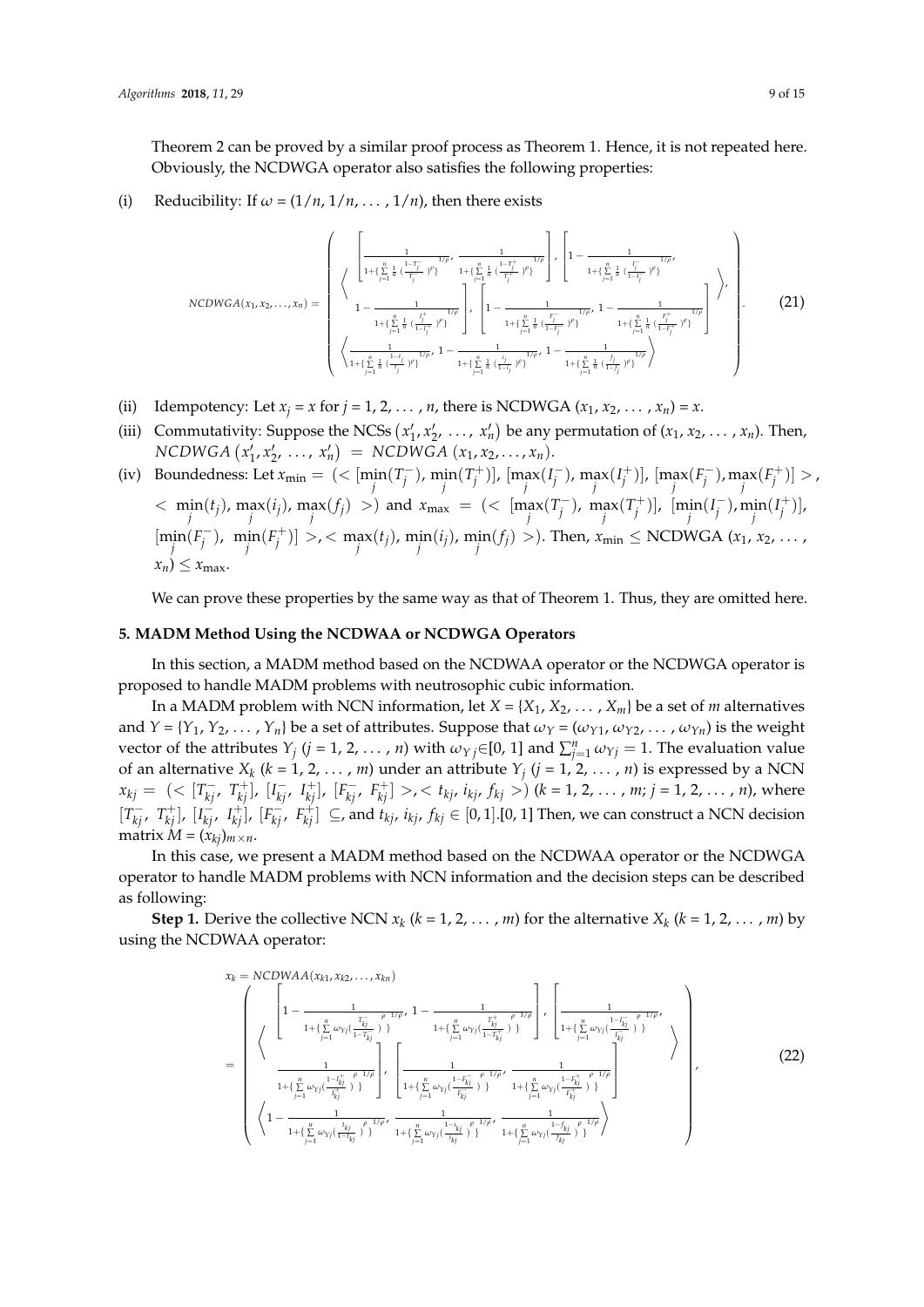or by using the NCDWGA operator:

$$
x_{k} = NCDWGA(x_{k1}, x_{k2},...,x_{kn})
$$
\n
$$
= \begin{pmatrix}\n\left[\frac{1}{1 + \left(\sum_{j=1}^{n} \omega_{Yj} \left(\frac{1 - T_{kj}}{T_{kj}}\right)^{\rho - 1/\rho}\right)} \frac{1}{1 + \left(\sum_{j=1}^{n} \omega_{Yj} \left(\frac{1 - T_{kj}^{+}}{T_{kj}^{+}}\right)^{\rho - 1/\rho}\right)} \right], \quad \left[1 - \frac{1}{1 + \left(\sum_{j=1}^{n} \omega_{Yj} \left(\frac{I_{kj}^{-}}{1 - I_{kj}^{-}}\right)\right)}\right] \\
1 - \frac{1}{1 + \left(\sum_{j=1}^{n} \omega_{Yj} \left(\frac{I_{kj}^{+}}{1 - I_{kj}^{-}}\right)^{\rho - 1/\rho}\right)} \right], \quad \left[1 - \frac{1}{1 + \left(\sum_{j=1}^{n} \omega_{Yj} \left(\frac{I_{kj}^{-}}{1 - I_{kj}^{-}}\right)^{\rho - 1/\rho}\right)} \right], \quad \left[1 - \frac{1}{1 + \left(\sum_{j=1}^{n} \omega_{Yj} \left(\frac{I_{kj}^{-}}{1 - I_{kj}^{-}}\right)^{\rho - 1/\rho}\right)}\right], \quad \left[1 - \frac{1}{1 + \left(\sum_{j=1}^{n} \omega_{Yj} \left(\frac{I_{kj}^{-}}{1 - I_{kj}^{-}}\right)^{\rho - 1/\rho}\right)} \right].\n\left\{\n\left(\frac{1}{1 + \left(\sum_{j=1}^{n} \omega_{Yj} \left(\frac{I_{kj}^{-}}{1 - I_{kj}^{-}}\right)^{\rho - 1/\rho}\right)} \frac{1}{1 + \left(\sum_{j=1}^{n} \omega_{Yj} \left(\frac{I_{kj}^{-}}{1 - I_{kj}^{-}}\right)^{\rho - 1/\rho}\right)} \right].\n\end{pmatrix},\n\tag{23}
$$

where  $\omega_{Yj} \in [0, 1]$  and  $\sum_{j=1}^{n} \omega_{Yj} = 1$  for  $j = 1, 2, \ldots, n$ .

**Step 2.** Calculate the score values of  $S(x_k)$  (the accuracy values of  $A(x_k)$  or certainty values  $C(x_k)$  if necessary) of the collective NCN  $x_k$  ( $k = 1, 2, ..., m$ ) by using Equations (5)–(7).

**Step 3.** Rank all the alternatives and select the best one(s) according to the values of  $S(x_k)$ ,  $A(x_k)$ and  $C(x_k)$ .

**Step 4.** End.

#### <span id="page-9-0"></span>**6. Illustrative Examples and Comparison Analysis**

#### *6.1. Illustrative Examples*

In order to demonstrate the application of the proposed MADM method, in this section, we provide two illustrative examples with neutrosophic cubic information adapted from [\[29\]](#page-13-18).

**Example 3** ([\[29\]](#page-13-18)). *A passenger needs to make a travel decision from four possible vans (alternatives) X<sup>j</sup> (j = 1, 2, 3, 4). The customer needs to evaluate the four alternatives according to the following four attributes: (1) Y<sup>1</sup> is the facility; (2) Y<sup>2</sup> is the rent saving; (3) Y<sup>3</sup> is the comfort; (4) Y<sup>4</sup> is the safety. The weight vector of the attributes is given by*  $\omega_Y$  = (0.5, 0.0.25, 0.125, 0.125). Thus, the decision matrix can be constructed using the *form of NCNs as follows:*

$$
M_1 = \begin{bmatrix} \langle & [0.2, 0.5], [0.3, 0.7], [0.1, 0.2] > < 0.9, 0.7, 0.2 > \rangle & \langle & [0.2, 0.4], [0.4, 0.5], [0.2, 0.5] > < 0.7, 0.4, 0.5 > \rangle \\ \langle & [0.3, 0.9], [0.2, 0.7], [0.3, 0.5] > < 0.5, 0.7, 0.5 > \rangle & \langle & [0.3, 0.7], [0.6, 0.8], [0.2, 0.4] > < 0.7, 0.6, 0.8 > \rangle \\ \langle & [0.3, 0.4], [0.4, 0.8], [0.2, 0.6] > < 0.1, 0.4, 0.2 > \rangle & \langle & [0.2, 0.4], [0.2, 0.3], [0.2, 0.5] > < 0.2, 0.2, 0.2 > \rangle \\ \langle & [0.5, 0.9], [0.1, 0.8], [0.2, 0.6] > < 0.1, 0.7, 0.2 > \rangle & \langle & [0.3, 0.5], [0.5, 0.7], [0.1, 0.2] > < 0.3, 0.5, 0.2 > \rangle \\ \langle & [0.2, 0.7], [0.4, 0.9], [0.5, 0.7] > < 0.7, 0.7, 0.5 > \rangle & \langle & [0.1, 0.6], [0.3, 0.4], [0.5, 0.8] > < 0.5, 0.5, 0.7 > \rangle \\ \langle & [0.4, 0.9], [0.4, 0.6], [0.4, 0.5] > < 0.9, 0.4, 0.6 > \rangle & \langle & [0.2, 0.5], [0.4, 0.9], [0.3, 0.7] > < 0.7, 0.5, 0.3 > \rangle \\ \langle &
$$

Then, we apply the NCDWAA operator or the NCDWGA operator to solve the MADM problem with NCN information.

Now, we use the NCDWAA operator to handle this decision-making problem as follows:

**Step 1.** By using Equation (22) for  $\rho = 1$ , the collective NCNs for the alternatives  $X_j$  ( $j = 1, 2, 3, 4$ ) can be obtained based on the NCDWAA as follows:

*X*<sup>1</sup> = (<[0.1887, 0.5340], [0.3310, 0.6004], [0.1481, 0.2999]>, <0.8462, 0.5657, 0.2887>)

*X*<sup>2</sup> = (<[0.2889, 0.8636], [0.2824, 0.7278], [0.2963, 0.5161]>, <0.7000, 0.4835, 0.5283>)

*X*<sub>3</sub> = (<[0.3538, 0.6571], [0.2400, 0.4364], [0.2233, 0.5676]>, <0.6055, 0.3333, 0.2308>)

*X*<sup>4</sup> = (<[0.3824, 0.8395], [0.1586, 0.6892], [0.1778, 0.3981]>, <0.2706, 0.4647, 0.2564>)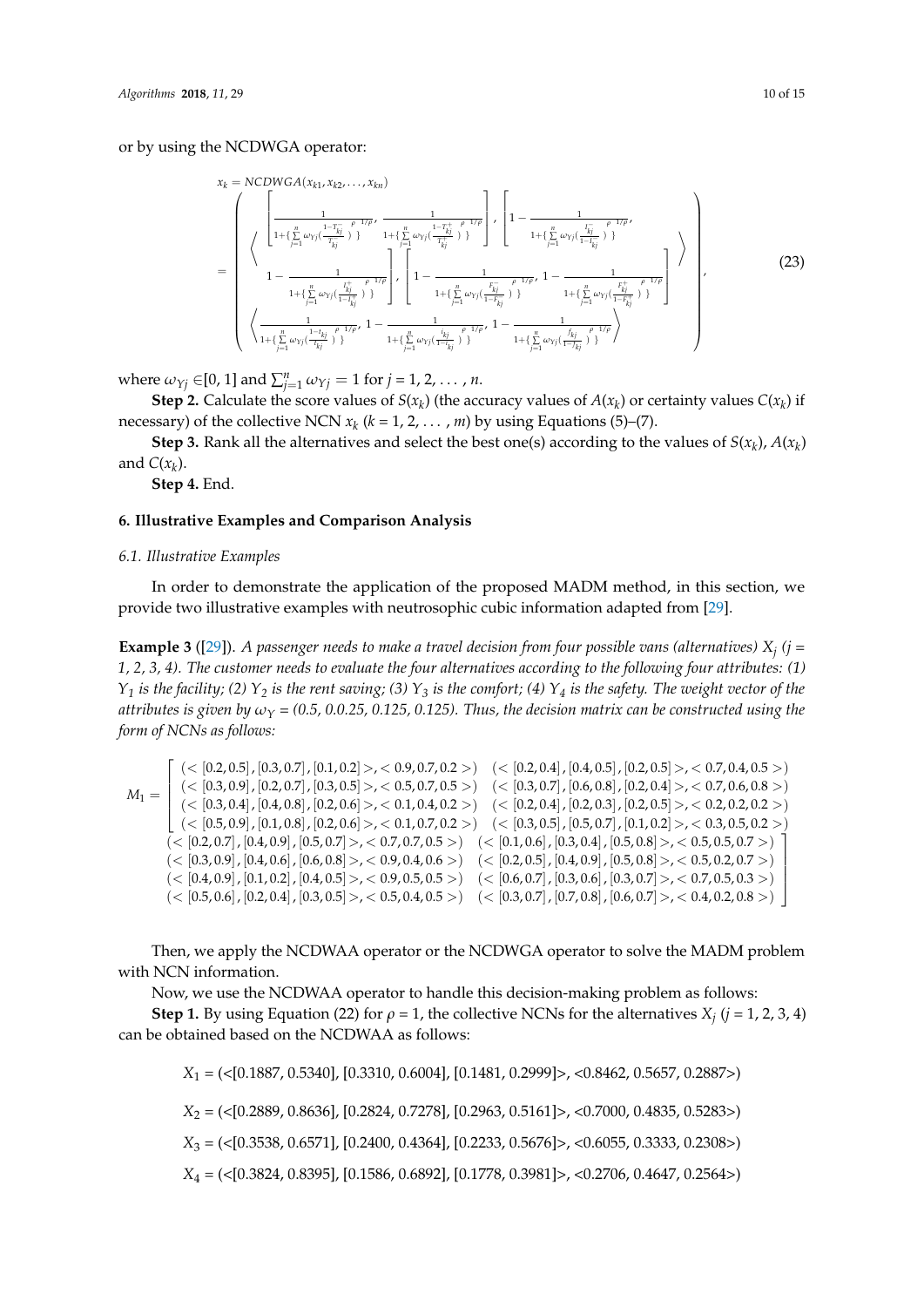**Step 2.** By using Equation (5), the score values of  $S(X_j)$  of the collective NCN for the alternatives  $X_j$  ( $j$  = 1, 2, 3, 4) can be calculated as the following results:

$$
S(X_1) = 0.5928
$$
,  $S(X_2) = 0.5576$ ,  $S(X_3) = 0.6206$ ,  $S(X_4) = 0.5942$ .

**Step 3.** According to the above score values, the ranking order of the alternatives is  $X_3 \succ X_4 \succ X_1$  $\Sigma$  *X*<sub>2</sub> and thus *X*<sub>3</sub> is the best alternative.

Or we can use the NCDWGA operator for the MADM problem as follows:

**Step 1'**. By using Equation (23) for  $\rho = 1$ , the collective NCNs for the alternatives  $X_j$  ( $j = 1, 2, 3, 4$ ) can be obtained based on the NCDWGA as follows:

*X*<sup>1</sup> = (<[0.1778, 0.4970], [0.3412, 0.7241], [0.2690, 0.5385]>, <0.7456, 0.6364, 0.4419>)

*X*<sup>2</sup> = (<[0.2824, 0.7683], [0.4000, 0.7767], [0.3708, 0.6250]>, <0.5727, 0.6235, 0.6643>)

*X*<sup>3</sup> = (<[0.2909, 0.4561], [0.3166, 0.6993], [0.2449, 0.5862]>, <0.1523, 0.3924, 0.2680>)

*X*<sup>4</sup> = (<[0.4000, 0.6933], [0.3859, 0.7600], [0.2826, 0.5514]>, <0.1564, 0.6049, 0.4483>)

**Step 2'.** By using Equation (5), the score values of  $S(X_j)$  of the collective NCN for the alternatives  $X_j$  ( $j = 1, 2, 3, 4$ ) can be calculated as the following results:

$$
S(X_1) = 0.4966
$$
,  $S(X_2) = 0.4626$ ,  $S(X_3) = 0.4880$ ,  $S(X_4) = 0.4685$ .

**Step 3'.** According to the above score values, the ranking order of the alternatives is  $X_1 \succ X_3$   $\succ$  $X_4 \succ X_2$  and thus  $X_1$  is the best alternative.

<span id="page-10-0"></span>Further, all the ranking results of alternatives are listed in Tables [1](#page-10-0) and [2](#page-10-1) when the parameter *ρ* is changed from 1 to 5 in the NCDWAA and NCWGA operators.

|   | $S(x_1) S(x_2) S(x_3) S(x_4)$  | <b>Ranking Order</b>                | The Best Alternative |
|---|--------------------------------|-------------------------------------|----------------------|
|   | 0.5928, 0.5576, 0.6206, 0.5942 | $X_3 \succ X_4 \succ X_1 \succ X_2$ | $X_3$                |
|   | 0.6176, 0.5896, 0.6763, 0.6360 | $X_3 \succ X_4 \succ X_1 \succ X_2$ | $X_3$                |
| 3 | 0.6334, 0.6091, 0.7047, 0.6631 | $X_3 \succ X_4 \succ X_1 \succ X_2$ | $X_3$                |
| 4 | 0.6441, 0.6210, 0.7215, 0.6802 | $X_3 \succ X_4 \succ X_1 \succ X_2$ | $X_3$                |
|   | 0.6516, 0.6289, 0.7323, 0.6916 | $X_3 \succ X_4 \succ X_1 \succ X_2$ | X3                   |

**Table 1.** Ranking results of the NCDWAA operator for different operational parameters.

**Table 2.** Ranking results of the NCDWGA operator for different operational parameters.

<span id="page-10-1"></span>

|    | $S(x_1) S(x_2) S(x_3) S(x_4)$  | <b>Ranking Order</b>                | The Best Alternative |
|----|--------------------------------|-------------------------------------|----------------------|
|    | 0.4966, 0.4626, 0.4880, 0.4685 | $X_1 \succ X_3 \succ X_4 \succ X_2$ | $X_1$                |
|    | 0.4524, 0.4246, 0.4645, 0.4112 | $X_3 \succ X_1 \succ X_2 \succ X_4$ | $X_3$                |
| 3  | 0.4238, 0.3980, 0.4483, 0.3781 | $X_3 \succ X_1 \succ X_2 \succ X_4$ | $X_3$                |
|    | 0.4053, 0.3803, 0.4364, 0.3584 | $X_3 \succ X_1 \succ X_2 \succ X_4$ | $X_3$                |
| 5. | 0.3925, 0.3680, 0.4274, 0.3456 | $X_3 \succ X_1 \succ X_2 \succ X_4$ | $X_3$                |

**Example 4** ([\[29\]](#page-13-18)). *A customer wishes to buy a mobile phone and needs to evaluate three models* (*alternatives*) *Qk* (*k =* 1, 2, 3) *according to the following three attributes* (*specifications*): *H<sup>1</sup> = Processor; H<sup>2</sup> = Camera;* (3)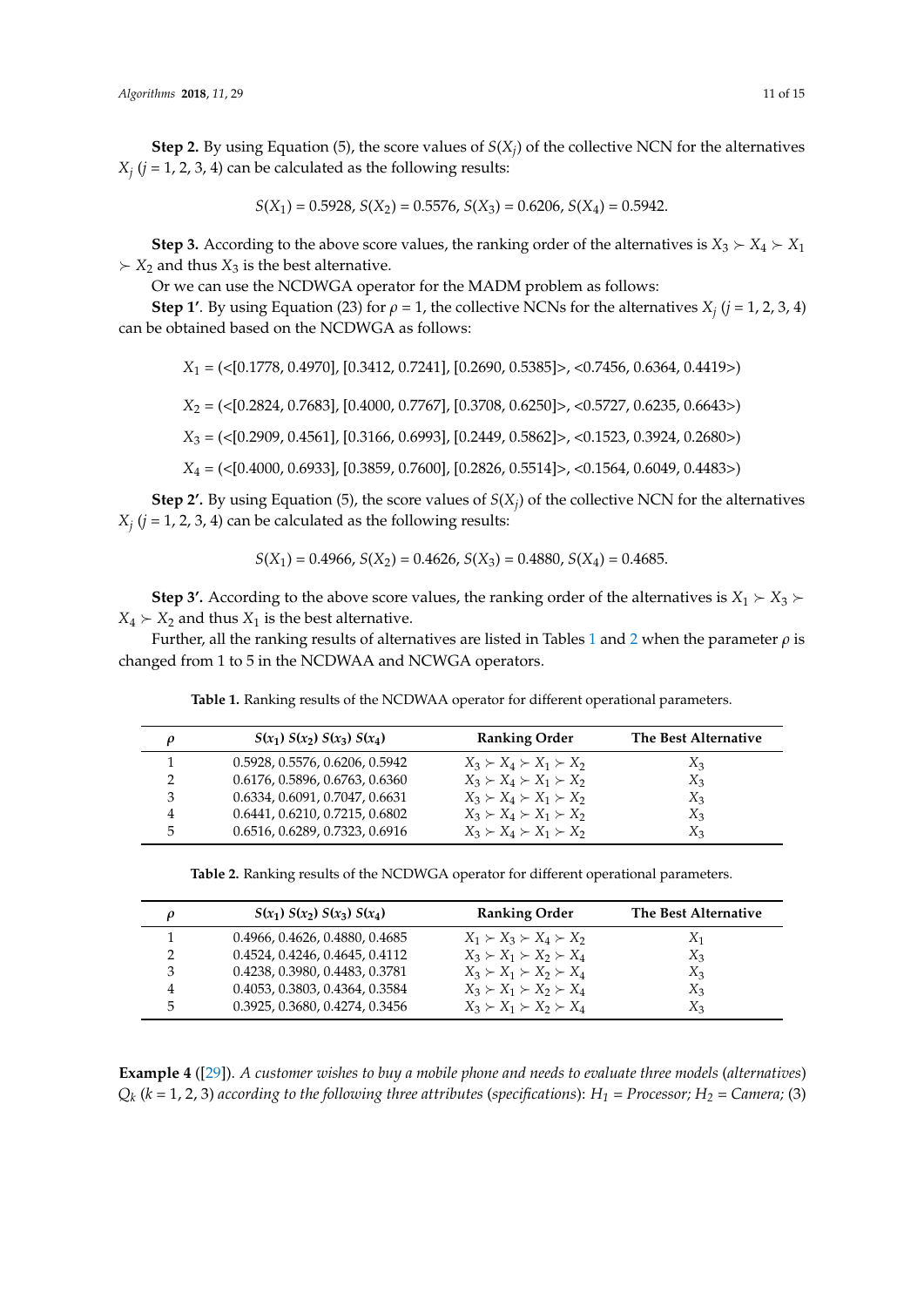$H_3$  = Battery. The weight vector of the attributes is given by  $\omega_H=\left(\frac12$  ,  $\frac13$ ,  $\frac16\right)$ . The decision matrix can be *constructed under the NCS environment as follows:*

$$
M_2 = \left[\begin{array}{c} (<[0.2, 0.7], [0.3, 0.7], [0.3, 0.8]>, <0.3, 0.4, 0.1>) \ (<[0.4, 0.7], [0.3, 0.7], [0.5, 0.8]>, <0.2, 0.4, 0.5>) \\ (<[0.2, 0.7], [0.3, 0.7], [0.4, 0.6]>, <0.9, 0.6, 0.2>) \ (<[0.2, 0.3], [0.3, 0.6], [0.1, 0.4]>, <0.6, 0.7, 0.6>) \\ (<[0.2, 0.5], [0.2, 0.7], [0.1, 0.2]>, <0.5, 0.7, 0.2>) \ (<[0.1, 0.6], [0.2, 0.6], [0.3, 0.4]>, <0.4, 0.5, 0.6>) \\ (<[0.2, 0.8], [0.2, 0.7], [0.1, 0.6]>, <0.1, 0.3, 0.5>) \ \ (<[0.2, 0.7], [0.4, 0.7], [0.1, 0.3]>, <0.3, 0.5, 0.7>) \ \ (<[0.2, 0.5], [0.3, 0.4], [0.3, 0.4]>, <0.2, 0.4, 0.6>) \ \end{array}\right]
$$

Then, we use the NCDWAA operator or the NCDWGA operator to solve the MADM problem with NCN information. By the same steps as that of Example 2, we obtain the ranking results of the alternatives. Tables [3](#page-11-0) and [4](#page-11-1) list the ranking results of the NCDWAA operator and NCWGA operator, respectively, when the parameter  $\rho$  is changed from 1 to 5.

**Table 3.** Ranking results of the NCDWAA operator for different operational parameters.

<span id="page-11-0"></span>

|   | $S(Q_1) S(Q_2) S(Q_3)$ | <b>Ranking Order</b>      | The Best Alternative |
|---|------------------------|---------------------------|----------------------|
|   | 0.5241, 0.5739, 0.5437 | $Q_2 \succ Q_3 \succ Q_1$ | Q2                   |
|   | 0.5410, 0.5934, 0.5474 | $Q_2 \succ Q_3 \succ Q_1$ | $Q_2$                |
|   | 0.5534, 0.6041, 0.5513 | $Q_2 \succ Q_1 \succ Q_2$ | Q2                   |
|   | 0.5626, 0.6109, 0.5547 | $Q_2 \succ Q_1 \succ Q_3$ | Q2                   |
| 5 | 0.5697, 0.6158, 0.5574 | $O_2 \succ O_1 \succ O_3$ | Ω2                   |

<span id="page-11-1"></span>**Table 4.** Ranking results of the NCDWGA operator for different operational parameters.

|   | $S(Q_1) S(Q_2) S(Q_3)$ | <b>Ranking Order</b>      | The Best Alternative |
|---|------------------------|---------------------------|----------------------|
|   | 0.4760, 0.4856, 0.5095 | $Q_3 \succ Q_2 \succ Q_1$ | Yз                   |
|   | 0.4604, 0.4502, 0.4883 | $Q_3 \succ Q_1 \succ Q_2$ | $\mathcal{Q}_3$      |
|   | 0.4509, 0.4300, 0.4737 | $Q_3 \succ Q_1 \succ Q_2$ | $_{\mathcal{Q}_3}$   |
|   | 0.4448, 0.4176, 0.4637 | $Q_3 \succ Q_1 \succ Q_2$ | $Q_3$                |
| 5 | 0.4406, 0.4093, 0.4567 | $O_3 \succ O_1 \succ O_2$ | Qз                   |

#### *6.2. Comparison Analysis*

From Tables [1–](#page-10-0)[4,](#page-11-1) we see that the ranking orders corresponding to the NCDWAA and NCDWGA operators show obvious difference in the MADM problem. In Example 3, Table [1](#page-10-0) indicates that the different parameters of *ρ* may not influence the ranking orders corresponding to the NCDWAA operator; while Table [2](#page-10-1) shows the different parameters of *ρ* can change the ranking orders based on the NCDWGA operator. In Table [2,](#page-10-1) when  $\rho = 1$ , the best alternative is  $X_1$ , while the worst alternative is *X*<sub>2</sub>; when  $\rho = 2$ ,  $\rho = 3$ ,  $\rho = 4$  and  $\rho = 5$ , the ranking order is changed and the best alternative is *X*<sub>3</sub> and the worst alternative is *X*4. In Example 4, Tables [3](#page-11-0) and [4](#page-11-1) indicate that the different values of *ρ* can change the ranking orders based on the NCDWGA and NCDWGA operators. In Table [3,](#page-11-0) when  $\rho = 1$ and  $\rho = 2$ ,  $Q_1$  is the worst alternative; when  $\rho = 3$ ,  $\rho = 4$  and  $\rho = 5$ , the ranking order is changed and  $Q_3$ is the worst alternative. In Table [4,](#page-11-1) when  $\rho = 1$ ,  $Q_1$  is the worst alternative; when  $\rho = 2$ ,  $\rho = 3$ ,  $\rho = 4$  and  $\rho$  = 5, the ranking order is changed and  $Q_2$  is the worst alternative.

From the results of Tables [1–](#page-10-0)[4,](#page-11-1) we can say that the NCDWAA and NCDWGA operators are sensitive to *ρ*. Hence, decision makers can specify some parameter *ρ* according to actual requirements and/or their preference.

Compared with the existing MADM method for NCSs introduced in [\[29\]](#page-13-18), Table [5](#page-12-8) lists the MADM results using NCDWAA and NCDWGA operators proposed in this paper and the weighted average operator ( $\mathcal{A}_W$ ) of NCSs in the relevant paper [\[29\]](#page-13-18), respectively. From Table [5,](#page-12-8) we see that the ranking orders based on the Dombi operators proposed in this paper and the weighted average operator ( $\mathcal{A}_W$ ) of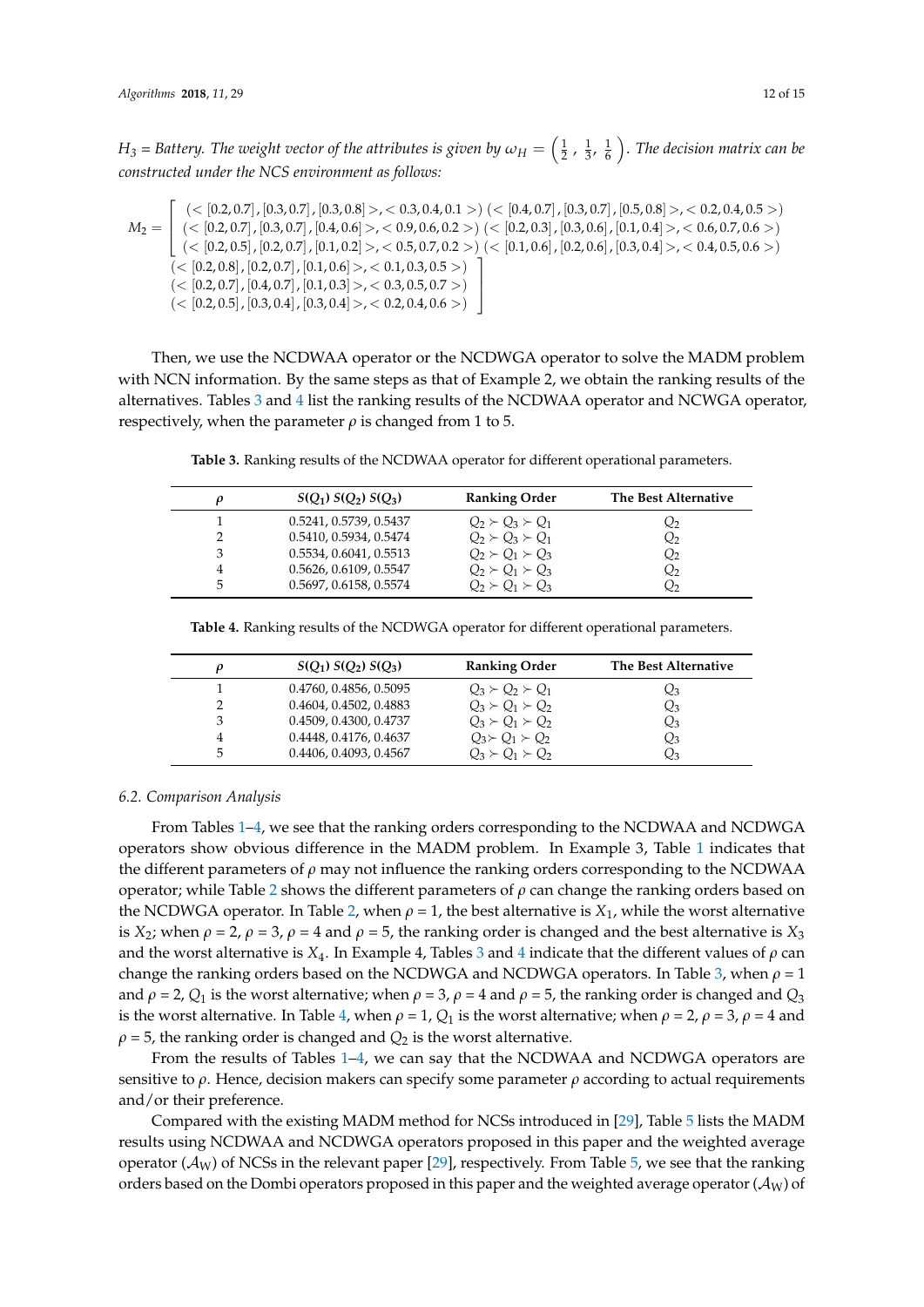<span id="page-12-8"></span>

| Example   | <b>MADM</b> Method                                 | <b>Ranking Order</b>                | The Best Alternative |
|-----------|----------------------------------------------------|-------------------------------------|----------------------|
|           | NCDWAA $(\rho = 1)$                                | $X_3 \succ X_4 \succ X_1 \succ X_2$ | $X_3$                |
| Example 3 | NCDWGA ( $\rho = 1$ )                              | $X_1 \succ X_3 \succ X_4 \succ X_2$ | $X_1$                |
|           | Weighted average operator $(\mathcal{A}_{W})$ [29] | $X_4 \succ X_2 \succ X_3 \succ X_1$ | $\rm\,X_4$           |
|           | NCDWAA $(\rho = 1)$                                | $Q_2 \succ Q_3 \succ Q_1$           | $\mathcal{Q}_2$      |
| Example 4 | NCDWGA ( $\rho = 1$ )                              | $Q_3 \succ Q_2 \succ Q_1$           | $\rm{Q}_3$           |
|           | Weighted average operator $(\mathcal{A}_{W})$ [29] | $O_3 \succ O_1 \succ O_2$           | $Q_3$                |

**Table 5.** Decision results of MADM problem with neutrosophic cubic information.

For further comparison, the existing related decision-making approaches [\[51](#page-14-7)[–53\]](#page-14-9) based on some Dombi operations cannot deal with the decision-making problem with NCSs. However, the decision-making method presented in this paper can describe attributes with interval neutrosophic sets and single valued neutrosophic sets information simultaneously. Therefore, the paper provides a new effective way for decision makers to deal with MADM problems under neutrosophic cubic environment.

## <span id="page-12-7"></span>**7. Conclusions**

This paper proposed the NCDWAA and NCDWGA operators and discussed their properties. Then, we presented a MADM method based on the NCDWAA and NCDWGA operators to handle MADM problems under a NCN environment, in which attribute values of the alternatives were ranked and the best one(s) was determined according to their score (accuracy) function values. Finally, two illustrative examples were provided to illustrate the application and effectiveness of the established MADM method. The developed MADM method can effectively solve decision-making problems with flexible operational parameter under neutrosophic cubic environments. In future work, we will further develop more aggregation operators for hesitant neutrosophic cubic sets and apply them in these areas, such as decision-making problems and fault diagnosis.

**Acknowledgments:** This paper was supported by the Public Technology Research Project of Zhejiang province (LGG18F030008).

**Author Contributions:** Lilian Shi proposed the NCDWAA and NCDWGA operators and their decision-making method; Jun Ye provided the decision-making example and comparative analysis; we wrote this paper together.

**Conflicts of Interest:** The author declares no conflict of interests.

## **References**

- <span id="page-12-0"></span>1. Zadeh, L.A. Fuzzy sets. *Inf. Control* **1965**, *8*, 338–353. [\[CrossRef\]](http://dx.doi.org/10.1016/S0019-9958(65)90241-X)
- <span id="page-12-1"></span>2. Turksen, I.B. Interval-valued fuzzy sets based on normal forms. *Fuzzy Sets Syst.* **1986**, *20*, 191–210. [\[CrossRef\]](http://dx.doi.org/10.1016/0165-0114(86)90077-1)
- <span id="page-12-2"></span>3. Atanassov, K. Intuitionistic fuzzy sets. *Fuzzy Sets Syst.* **1986**, *20*, 87–96. [\[CrossRef\]](http://dx.doi.org/10.1016/S0165-0114(86)80034-3)
- <span id="page-12-3"></span>4. Atanassov, K.; Gargov, G. Interval valued intuitionistic fuzzy sets. *Fuzzy Sets Syst.* **1989**, *31*, 343–349. [\[CrossRef\]](http://dx.doi.org/10.1016/0165-0114(89)90205-4)
- <span id="page-12-4"></span>5. Smarandache, F. *Neutrosophy: Neutrosophic Probability, Set, and Logic*; American Research Press: Rehoboth, DE, USA, 1998.
- <span id="page-12-5"></span>6. Wang, H.; Smarandache, F.; Zhang, Y.Q.; Sunderraman, R. *Interval Neutrosophic Sets and Logic: Theory and Applications in Computing*; Hexis: Phoenix, AZ, USA, 2005.
- <span id="page-12-6"></span>7. Wang, H.; Smarandache, F.; Zhang, Y.Q.; Sunderraman, R. Single valued neutrosophic sets. *Multisp. Multistruct.* **2010**, *4*, 410–413.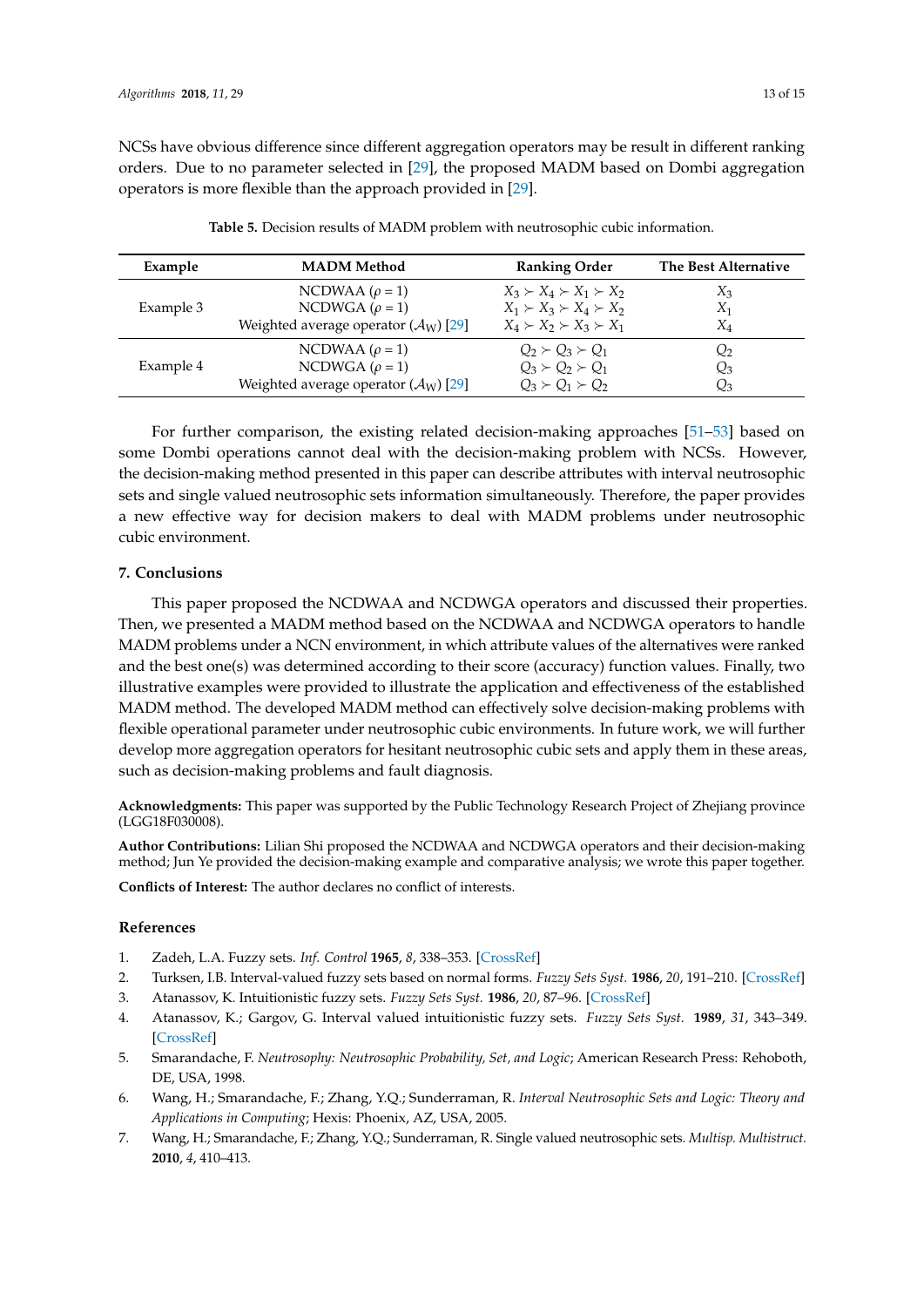- <span id="page-13-0"></span>8. Ye, J. A multicriteria decision-making method using aggregation operators for simplified neutrosophic sets. *J. Intell. Fuzzy Syst.* **2014**, *26*, 2459–2466. [\[CrossRef\]](http://dx.doi.org/10.3233/IFS-130916)
- <span id="page-13-1"></span>9. Ye, J. Bidirectional projection method for multiple attribute group decision making with neutrosophic numbers. *Neural Comput. Appl.* **2017**, *28*, 1021–1029. [\[CrossRef\]](http://dx.doi.org/10.1007/s00521-015-2123-5)
- 10. Ye, J. Multiple-attribute group decision-making method under a neutrosophic number environment. *J. Intell. Fuzzy Syst.* **2016**, *25*, 377–386. [\[CrossRef\]](http://dx.doi.org/10.1515/jisys-2014-0149)
- 11. Tian, Z.P.; Wang, J.Q.; Zhang, H.Y. Hybrid single-valued neutrosophic MCGDM with QFD for market segment evaluation and selection. *J. Intell. Fuzzy Syst.* **2018**, *34*, 177–187. [\[CrossRef\]](http://dx.doi.org/10.3233/JIFS-171055)
- 12. Wang, J.Q.; Zhang, X.; Zhang, H.Y. Hotel recommendation approach based on the online consumer reviews using interval neutrosophic linguistic numbers. *J. Intell. Fuzzy Syst.* **2018**, *34*, 381–394. [\[CrossRef\]](http://dx.doi.org/10.3233/JIFS-171421)
- <span id="page-13-2"></span>13. Ye, J. Improved correlation coefficients of single valued neutrosophic sets and interval neutrosophic sets for multiple attribute decision making. *J. Intell. Fuzzy Syst.* **2014**, *27*, 2453–2462. [\[CrossRef\]](http://dx.doi.org/10.3233/IFS-141215)
- <span id="page-13-3"></span>14. Shi, L. Correlation coefficient of simplified neutrosophic sets for bearing fault diagnosis. *Shock Vib.* **2016**, *2016*, 5414361. [\[CrossRef\]](http://dx.doi.org/10.1155/2016/5414361)
- <span id="page-13-4"></span>15. Peng, J.J.; Wang, J.Q. Multi-valued Neutrosophic Sets and Its Application in Multi-criteria Decision-Making Problems. *Neutrosophic Sets Syst.* **2015**, *10*, 3–17. [\[CrossRef\]](http://dx.doi.org/10.1007/s00521-016-2702-0)
- <span id="page-13-5"></span>16. Smarandache, F. n-Valued refined neutrosophic logic and its applications in physics. *Prog. Phys.* **2013**, *4*, 143–146.
- <span id="page-13-6"></span>17. Broumi, S.; Smarandache, F. Intuitionistic neutrosophic soft set. *J. Inf. Comput. Sci.* **2013**, *8*, 130–140.
- <span id="page-13-7"></span>18. Broum, S.; Smarandache, F.; Dhar, M. Rough neutrosophic sets. *Neutrosophic Sets Syst.* **2014**, *3*, 62–67.
- <span id="page-13-8"></span>19. Ye, J. Multiple-attribute decision-making method under a single-valued neutrosophic hesitant fuzzy environment. *J. Intell. Fuzzy Syst.* **2015**, *24*, 23–36. [\[CrossRef\]](http://dx.doi.org/10.1515/jisys-2014-0001)
- <span id="page-13-9"></span>20. Ye, J.; Smarandache, F. Similarity measure of refined single-valued neutrosophic sets and its multicriteria decision making method. *Neutrosophic Sets Syst.* **2016**, *12*, 41–44.
- <span id="page-13-10"></span>21. Karaaslan, F. Correlation coefficient between possibility neutrosophic soft sets. *Math. Sci. Lett.* **2016**, *5*, 71–74. [\[CrossRef\]](http://dx.doi.org/10.18576/msl/050109)
- <span id="page-13-11"></span>22. Fang, Z.B.; Ye, J. Multiple attribute group decision-making method based on linguistic neutrosophic number. *Symmetry* **2017**, *9*, 111. [\[CrossRef\]](http://dx.doi.org/10.3390/sym9070111)
- <span id="page-13-12"></span>23. Shi, L.; Ye, J. Cosine measures of linguistic neutrosophic numbers and their application in multiple attribute group decision-making. *Information* **2017**, *8*. [\[CrossRef\]](http://dx.doi.org/10.3390/info8040117)
- <span id="page-13-13"></span>24. Ye, J. Multiple attribute decision-making method using correlation coefficients of normal neutrosophic sets. *Symmetry* **2017**, *9*, 80. [\[CrossRef\]](http://dx.doi.org/10.3390/sym9060080)
- <span id="page-13-14"></span>25. ¸Sahin, R.; Liu, P. Correlation coefficient of single-valued neutrosophic hesitant fuzzy sets and its applications in decision making. *Neural Comput. Appl.* **2017**, *28*, 1387–1395. [\[CrossRef\]](http://dx.doi.org/10.1007/s00521-015-2163-x)
- <span id="page-13-15"></span>26. Jun, Y.B.; Kim, C.S.; Yang, K.O. Cubic sets. *Ann. Fuzzy Math. Inf.* **2012**, *4*, 83–98.
- <span id="page-13-16"></span>27. Ali, M.; Deli, I.; Smarandache, F. The theory of neutrosophic cubic sets and their applications in pattern recognition. *J. Intell. Fuzzy Syst.* **2016**, *30*, 1957–1963. [\[CrossRef\]](http://dx.doi.org/10.3233/IFS-151906)
- <span id="page-13-17"></span>28. Jun, Y.B.; Smarandache, F.; Kim, C.S. P-union and P-intersection of neutrosophic cubic sets. *An. St. Univ. Ovidius Constanta* **2017**, *25*, 99–115. [\[CrossRef\]](http://dx.doi.org/10.1515/auom-2017-0009)
- <span id="page-13-18"></span>29. Zhan, J.; Khan, M.; Gulistan, M.; Ali, A. Applications of neutrosophic cubic sets in multi-criteria decision making. *Int. J. Uncertain. Quantif.* **2017**, *7*, 377–394. [\[CrossRef\]](http://dx.doi.org/10.1615/Int.J.UncertaintyQuantification.2017020446)
- <span id="page-13-19"></span>30. Banerjee, D.; Giri, B.C.; Pramanik, S.; Smarandache, F. GRA for multi attribute decision making in neutrosophic cubic set environment. *Neutrosophic Sets Syst.* **2017**, *15*, 64–73.
- <span id="page-13-20"></span>31. Lu, Z.; Ye, J. Cosine measures of neutrosophic cubic sets for multiple attribute decision-making. *Symmetry* **2017**, *9*. [\[CrossRef\]](http://dx.doi.org/10.3390/sym9070121)
- <span id="page-13-21"></span>32. Pramanik, S.; Dalapati, S.; Alam, S.; Roy, T.K.; Smarandache, F. Neutrosophic cubic MCGDM method based on similarity measure. *Neutrosophic Sets Syst.* **2017**, *16*, 44–56.
- <span id="page-13-22"></span>33. Pramanik, S.; Dalapati, S.; Alam, S.; Roy, T.K. NC-TODIM based MAGDM under neutrosophic cubic set environment. *Information* **2017**, *8*. [\[CrossRef\]](http://dx.doi.org/10.3390/info8040149)
- <span id="page-13-23"></span>34. Wei, G.W. Some harmonic aggregation operators with 2-tuple linguistic assessment information and their application to multiple attribute group decision making. *Int. J. Uncertain. Quantif. Fuzz. Knowl. Based Syst.* **2011**, *19*, 977–998. [\[CrossRef\]](http://dx.doi.org/10.1142/S0218488511007428)